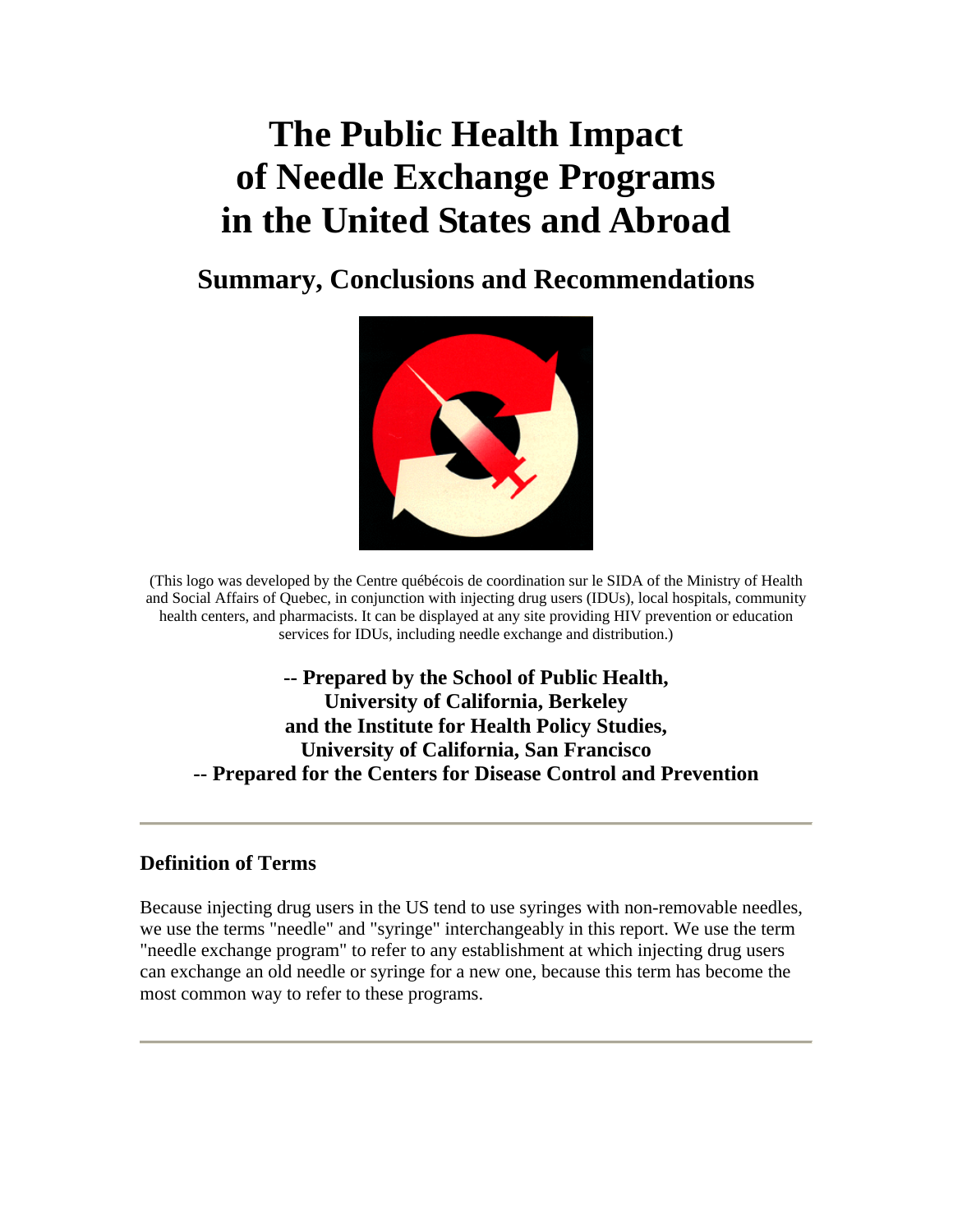# **Summary, Conclusions, and Recommendations**

A. Background B. Project Methods C. How and Why did NEPs Develop? D. How Do NEPs Operate? E. Do NEPs Act as Bridges to Public Health Services? F. How Much Does it Cost to Operate NEPs? G. Who Are the IDUs Who Use NEPs? H. What Proportion of All IDUs in a Community Uses the NEP? I. What Are the Community Responses to NEPs? J. Do NEPs Result in Changes in Community Levels of Drug Use? K. Do NEPs Affect the Number of Discarded Syringes? L. Do NEPs Affect Rates of HIV Drug and/or Sex Risk Behaviors? M. What is the Role of Studies of Syringes in IDU Research? N. Do NEPs Affect Rates of Diseases Related to Injection Drug Use Other than HIV? O. Do NEPs Affect HIV Infection Rates? P. Are NEPs Cost-effective in Preventing HIV Infection? Q. Recommendations References Project Personnel and Ordering Information

# **Summary, Conclusions, and Recommendations**

[S]ubstance use plays a major role in the transmission of HIV disease-indeed, a much larger role than has been generally recognized. Clearly, our nation's drug control policies must recognize this inextricable linkage between drugs and HIV disease and be designed to address the two aggressively and simultaneously.

-National Commission on AIDS, The Twin Epidemics of Substance Use and HIV, 1991[1]

Because neither a vaccine nor a cure for HIV infection appears likely in the near future, planning is needed for the long term to limit the spread of HIV among drug injectors, their sexual partners, and their potential offspring.

-National Research Council, AIDS: The Second Decade, 1990[2]

# **A. Background**

Any assessment of the public health impact of needle exchange programs (NEPs) must commence with the recognition of the critical links between the epidemics of human immunodeficiency virus (HIV) and substance abuse, and the relationship between HIV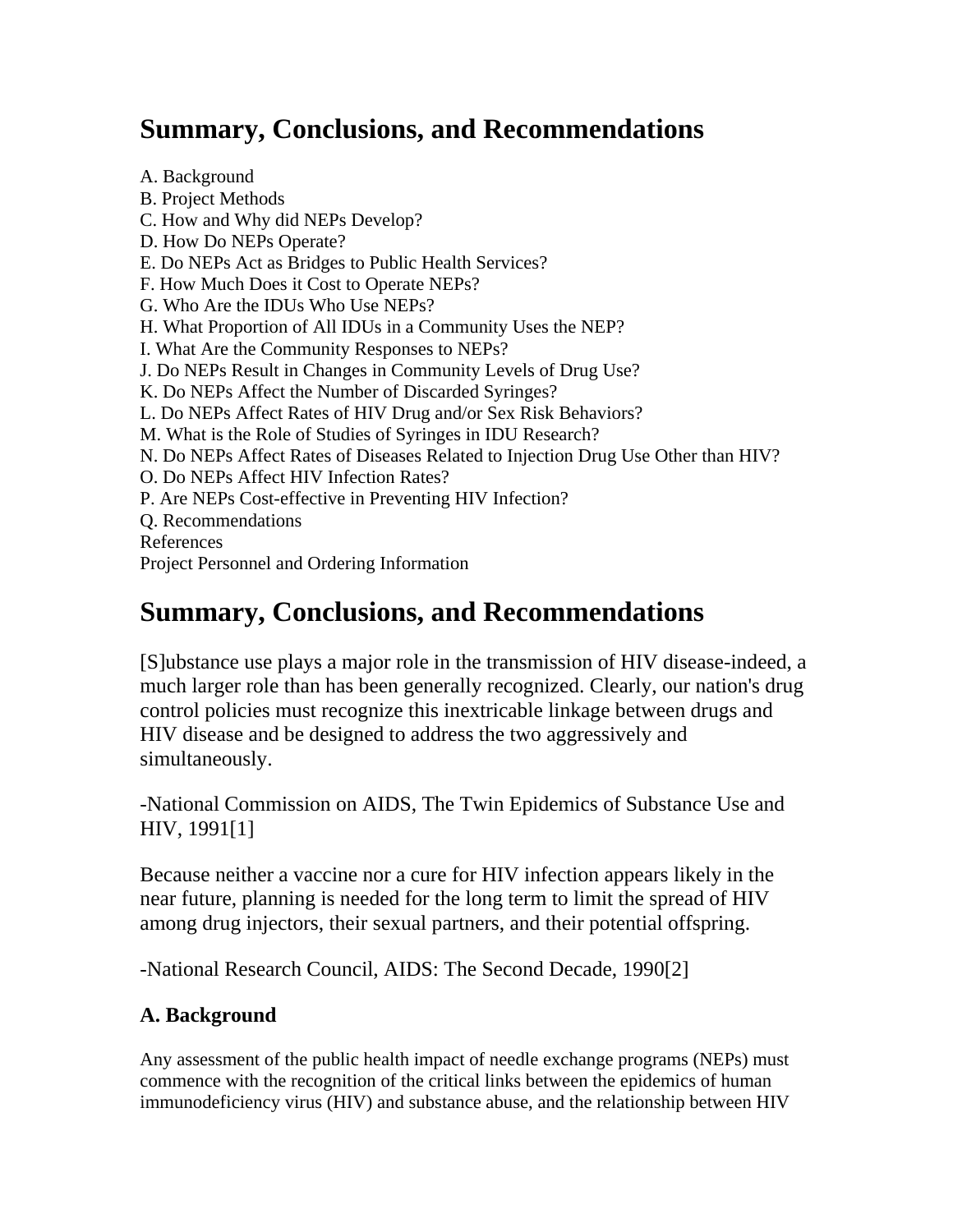infection among injecting drug users (IDUs) and transmission to sexual partners and children. Unless these phenomena are fully appreciated, the public health significance of HIV infection among IDUs cannot be fully comprehended, and the impact of measures to prevent HIV infection in this group will be underestimated.

Estimates of the numbers of IDUs in the US range from 1.1 to 1.5 million.[3, 4] The societal costs of injection drug use include the costs of drug treatment, lost productivity, motor vehicle accidents, crime, and stolen property, and have been estimated at \$58.3 billion per year.[5] With the lifetime cost of treating an HIV-infected person estimated at approximately \$119,000,[6] and the number of IDU acquired immunodeficiency syndrome (AIDS) cases growing during the 1980s,[7] HIV among IDUs will exact a growing economic toll in the years to come.

By early 1993, 253,448 people in the US had been diagnosed with AIDS. Of these, 73,311 (29%) were IDUs, 8,481 (3%) people with heterosexual contact with an IDU, and 2,420 (1%) children born to IDUs and their sex partners.[7] Thus cases related to injection drug use account for fully one-third of all AIDS cases in the US to date. The impact is felt disproportionately in communities of color; IDU-associated AIDS cases accounted for 52% of African-American and 45% of Latino cases in the US in 1991, while the corresponding percentage for whites was only 19%.<sup>[8]</sup>

The HIV seroprevalence among IDUs varies substantially according to geographic region. In studies of IDUs entering drug treatment centers in the US, seroprevalences ranging from 0% to 65% were recorded.[9-12] The highest rates were recorded in the northeastern US and in Puerto Rico. Using HIV seroprevalence rather than AIDS case rates reveals the same disproportionate burden of disease among minority communities; approximately eight of 10 IDUs with HIV infection in the US are African-American or Latino.<sup>[13]</sup>

HIV is primarily transmitted between IDUs by the inoculation of an HIV-negative IDU with traces of blood from a contaminated syringe or other drug paraphernalia previously used by an HIV-infected individual. Sexual transmission of HIV among IDUs and to their non-IDU sex partners, as well as transmission to their offspring, are also important.[14] Decreases in HIV drug risk behavior in response to the epidemic have been documented since the mid-1980s. For example, cross-sectional studies of out-of-treatment IDUs in San Francisco between 1986 and 1989 revealed steadily decreasing rates of syringe sharing.[15] Between 1985 and 1987 the proportion of IDUs in San Francisco who reported usually or always using bleach to disinfect syringes rose from 6% to 47%.[16]

Risk reduction, however, is not the same as risk elimination, and the need for a comprehensive approach to disease prevention among IDUs remains as critical now as it was at the beginning of the HIV epidemic. Drug treatment resources remain woefully inadequate; fewer than 15% of IDUs are in treatment on any given day.[17] Many active IDUs express no interest in entering treatment.[18, 19] For active IDUs who will not or cannot stop injecting drugs, there are only three reliable methods of preventing HIV infection from injection drug use: 1) use a sterile syringe for each injection; 2) if you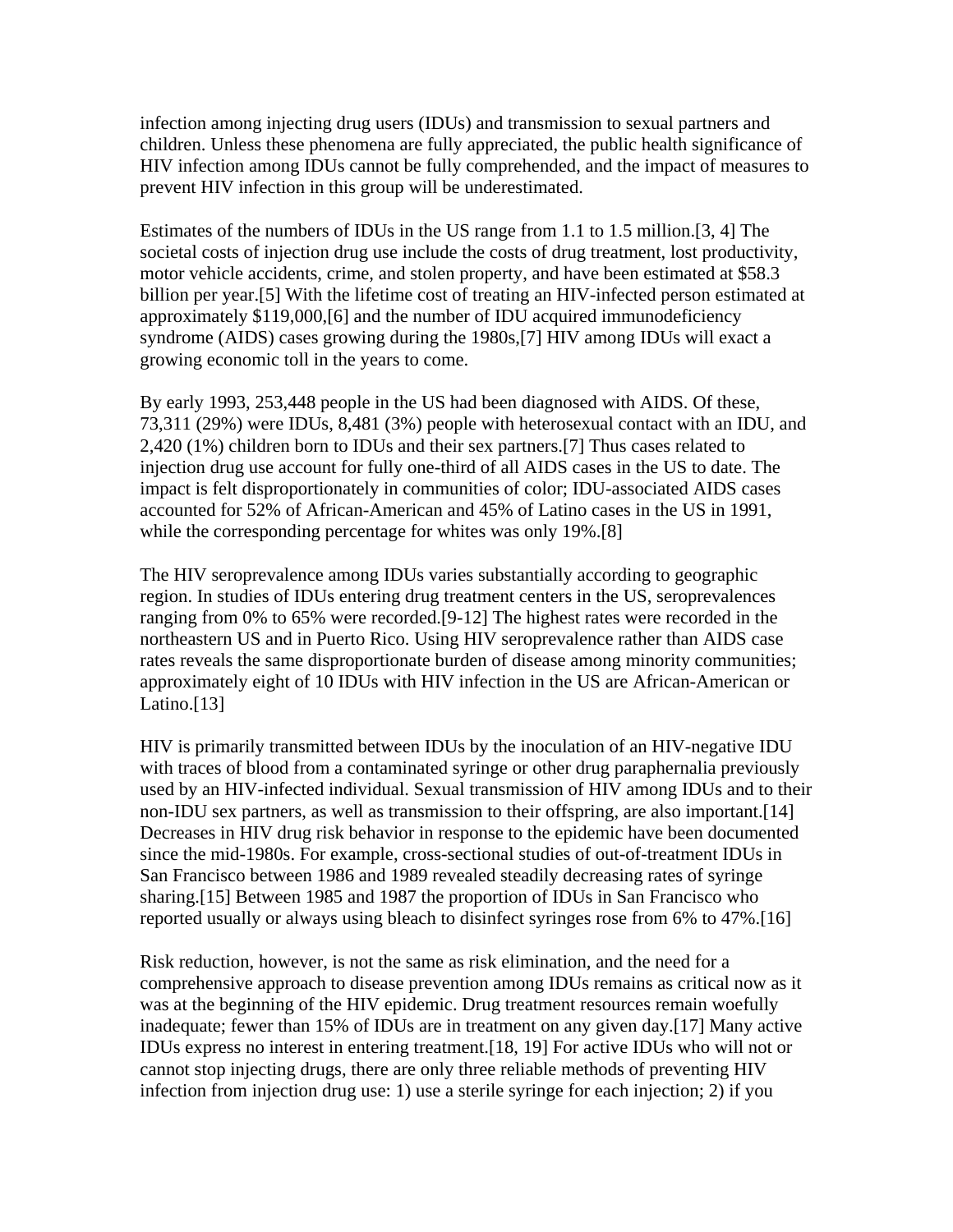cannot use a sterile syringe for each injection, do not share syringes; and 3) if you do share syringes, disinfect with bleach. However, many IDUs do continue to share, at least occasionally, and recent guidelines from the Public Health Service indicate that "Disinfecting previously used needles and syringes. . . **is not as safe as always using a sterile needle and syringe** (emphasis in original)."[20]

It is in this milieu that NEPs have arisen. An NEP has been defined by one group of researchers as "a facility where drug injectors can obtain sterile needles and syringes and return used injecting equipment."[21] Although NEPs may make referral to drug treatment an important part of their services, they acknowledge that many IDUs, including some in drug treatment programs, continue to inject drugs and share injection equipment. They therefore seek to reduce the harm associated with these practices, a philosophy sometimes referred to as harm reduction or harm minimization.[22] The essential arguments in favor of NEPs are that they could decrease the transmission of HIV by increasing the probability that IDUs use uninfected syringes, produce reductions in HIV risk behaviors, and refer IDUs with little or no contact with the public health system to drug treatment or other public health services. Opponents of NEPs contest these assertions and counter that NEPs will increase drug use in the community, particularly in those communities of color already disproportionately affected by the drug trade, and condone drug use. Both beneficial and adverse effects of NEPs on the number of discarded syringes have been claimed.

In the US an additional complicating factor is the existence of two types of laws that restrict the possession, distribution, or sale of injecting equipment. Such laws do not exist in Canada or in the majority of Western European countries. Paraphernalia laws make the manufacture, possession, or distribution of drug paraphernalia a misdemeanor or felony offense; such laws exist in 46 states and the District of Columbia.[23] Prescription laws require a physician's prescription in order to purchase a syringe; these laws exist in 10 states and the District of Columbia; Maine recently revoked its prescription law and the prescription law in Connecticut has been modified.[23]

Several lines of evidence suggest a potential connection between HIV infection and these laws. HIV seroprevalence among IDUs entering drug treatment tends to be higher in states that have prescription laws (median  $= 15.0\%$ ) than in states that do not have these laws (median  $= 2.7\%$ ), although this relationship may not be causal. Moreover, the repeal of such a law in France was followed by increased use of sterile injection equipment[24] and decreases in reported equipment sharing rates.[25] In Connecticut, where the paraphernalia and prescription laws were modified to permit the purchase of up to 10 syringes without a prescription, sales of syringes to IDUs appear to have increased.[26] Although Connecticut IDUs responding to a questionnaire reported no change in the proportion who had shared at least one, those in four focus groups reported fewer sharing episodes.[27] Finally, researchers in Baltimore, MD, a state without a prescription law, found a 2.5-fold higher HIV seroprevalence among non-diabetic compared to diabetic IDUs, a finding they attributed to diabetics having better access to sterile syringes.[28]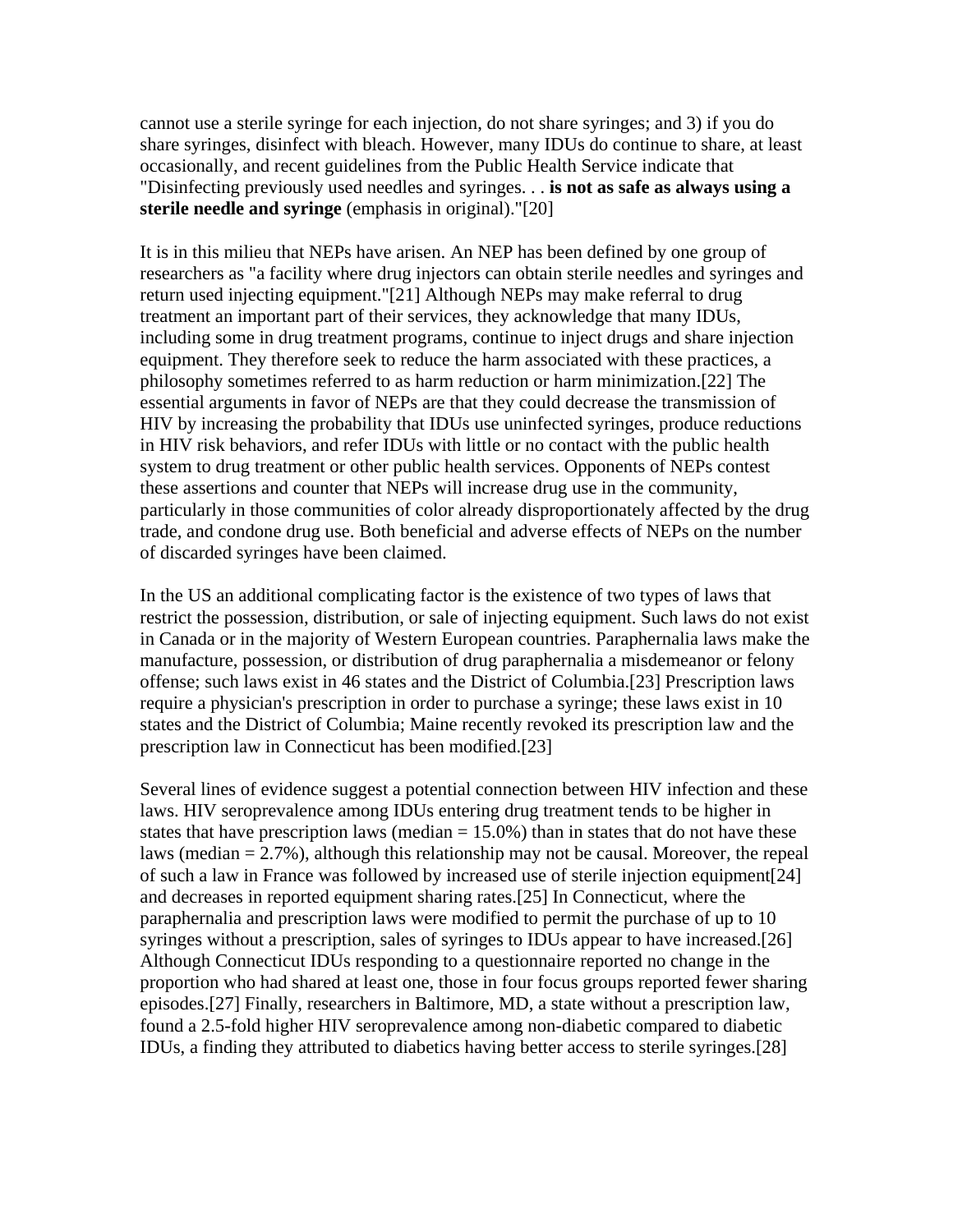There is evidence that in the US IDUs may have difficulty purchasing syringes in pharmacies, even in states without prescription laws.[29, 30] No national survey of US pharmacists has been done, but several reports are available from Europe, Australia, and Canada.[21, 25, 31-38] In most studies, at least one-third of pharmacies or pharmacists were willing to sell syringes to IDUs, but many pharmacists were concerned about used syringe disposal and the potential adverse effects of IDUs' presence on their businesses.

Studies in the US and abroad demonstrate that, even when NEPs are operating, IDUs remain dependent upon a variety of primarily black market sources for their syringes.[39- 43] It should be clear, therefore, that NEPs are but one of several methods by which the availability of sterile syringes for IDUs could be enhanced. Schemes to promote the sale, distribution, or exchange of syringes in pharmacies have been a central element of the response to the HIV epidemic in Canada, Britain, Australia, New Zealand, Switzerland, Spain, France, and Germany.[25, 31, 44-48] The only pharmacy-based NEP in the US is in Tacoma and operates on a one-for-one exchange basis out of a health department pharmacy.[49] IDUs who obtain their syringes from pharmacists can be assured of sterile syringes, whereas syringes obtained on the street may be repackaged to appear new.[50] Finally, Germany, Italy, Denmark, and the Netherlands have taken the lead in developing vending machines which either sell or exchange syringes.[51-54]

# **B. Project Methods**

The current evaluation was funded through a cooperative agreement between the Centers for Disease Control and Prevention (CDC) and the Association of Schools of Public Health, which contracted with University of California, Berkeley (UCB) to conduct the study. A significant amount of the work was subcontracted to the Institute for Health Policy Studies at the University of California, San Francisco (UCSF). The project began in April 1992 and was funded through October 1993.

We assembled a 12-person multidisciplinary research team in which no investigator was identified in his or her writing as either in favor of or opposed to NEPs. Community and expert input was sought by convening a 13-member Advisory Committee based in the San Francisco Bay Area and by contracting with seven outside experts to review draft chapters.

The goal of the project was: "To assess the public health impact of needle exchange programs." Fourteen research questions were identified; Chapters 5 through 18 of Volume I of the report each address one of these research questions. The study consisted of four components: 1) formal review of existing research, 2) NEP site visits; 3) mail surveys of NEPs not visited; and 4) cost-effectiveness modeling.

A total of 1,972 sources were reviewed during the study. These included 475 journal articles, 381 conference abstracts, 236 reports, 499 newspaper articles, and 159 unpublished materials.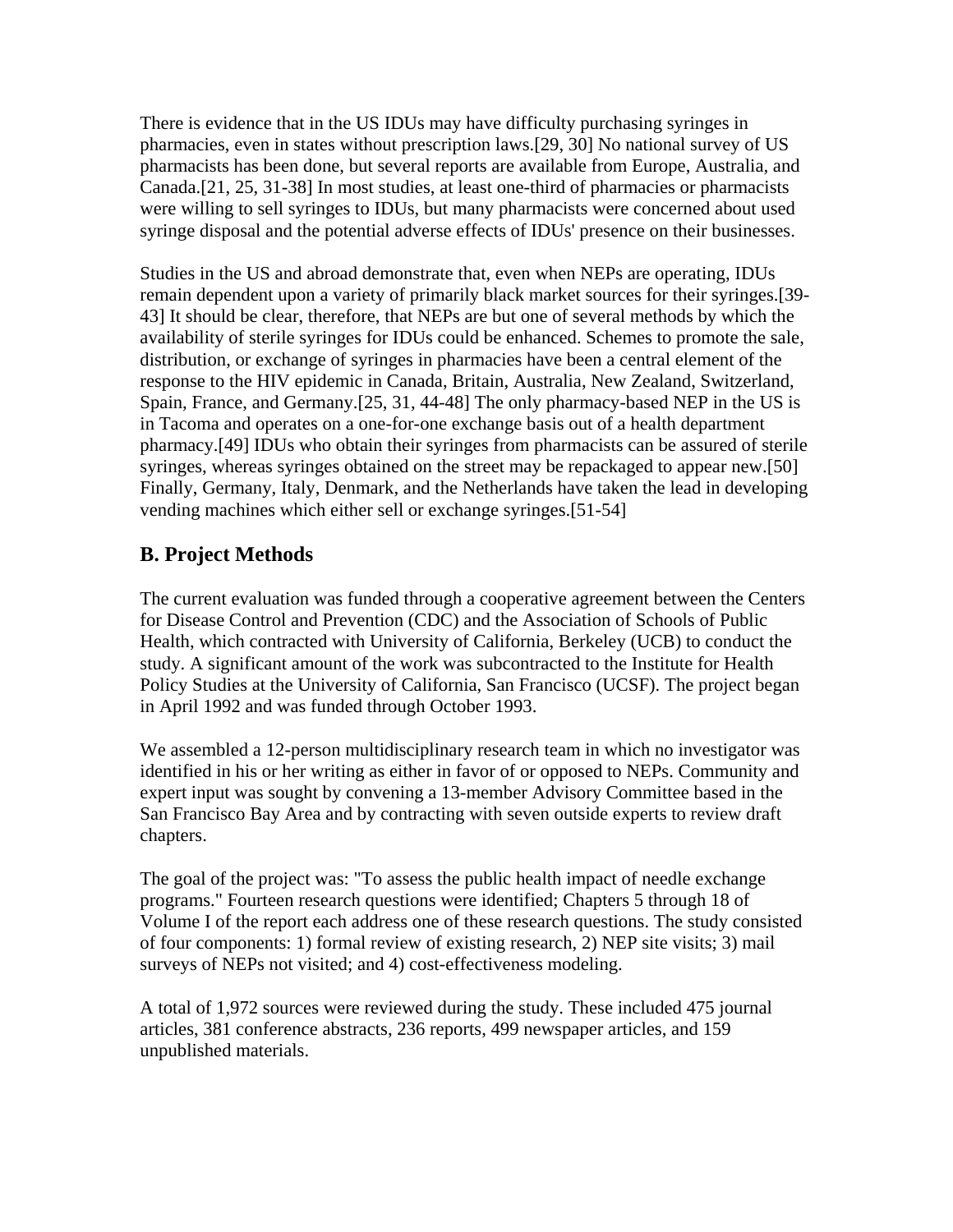Between May and September 1992 site visits to 15 cities with 23 NEPs were conducted: 10 cities in the US (Berkeley, CA; Boston, MA; Boulder, CO; New Haven, CT; New York City, NY; Portland, OR, San Francisco, CA; Santa Cruz, CA; Seattle, WA; Tacoma, WA), three in Canada (Montreal, PQ; Toronto, ON; Vancouver, BC), and two in Europe (Amsterdam, the Netherlands; London, England). In all but three cities, site visits were at least three days in duration. Volume II of the report contains descriptions of the 12 cities with NEPs that were fully evaluated in our site visits. Following semistructured interview guidelines,[55] project members interviewed a total of 239 individuals, including 25 NEP directors and staff, 14 public health officials, 22 IDU researchers, and 47 community leaders known for their support of or opposition to the local NEP. A total of 129 IDUs were also interviewed, most in 11 NEP client and seven non-client focus groups; a small number of IDUs were interviewed individually.

Twenty US NEPs not visited by project members were surveyed using a mail questionnaire. To our knowledge, all but four active NEPs in the US were either visited or surveyed by project members. These four NEPs were identified too late for inclusion in the evaluation.

Cost-effectiveness modeling involved a four-step process: 1) an assessment of NEP budgets; 2) the systematic evaluation of studies of NEP impact on HIV risk behaviors; 3) the assessment and further development of existing mathematical models of NEP impact on HIV transmission; and 4) the use of mathematical models to estimate the costeffectiveness of NEPs, defined as cost per HIV infection averted.

The research protocol was submitted to and approved by the Committee for Protection of Human Subjects at UCB. Two Draft/Interim report were completed and submitted to the CDC and the reviewers on April 1, 1993 and July 16, 1993. The drafts were extensively reviewed by the contracted experts and other reviewers.

#### **C. How and Why did NEPs Develop?**

The first NEP was established in Amsterdam, the Netherlands in 1984 by a drug users advocacy group called the Junkie Union that wished to prevent an epidemic of hepatitis B when an inner-city pharmacist planned to discontinue selling syringes to IDUs.[56] The first person to distribute drug injection equipment publicly in the US was Jon Parker, in New Haven, CT and Boston, MA in November 1986 (Dan Waldorf, personal communication, September 1, 1992).[57] The first US NEP to provide comprehensive services was established in Tacoma, WA in 1988. As of September 1, 1993 there are at least 37 NEPs operating in 30 US cities. In addition, we are aware of three states (Florida, Minnesota, and Arkansas) and two cities (Cincinnati, OH and Baltimore, MD) that are considering establishing NEPs.

We discuss here four trends that characterize the evolution of NEPs in the US. Jon Parker, who states that he has been arrested 27 times in seven states and has publicly challenged the prescription laws in all states that have them,[57] perhaps best exemplified the civil disobedience approach to NEPs. While this approach has succeeded in making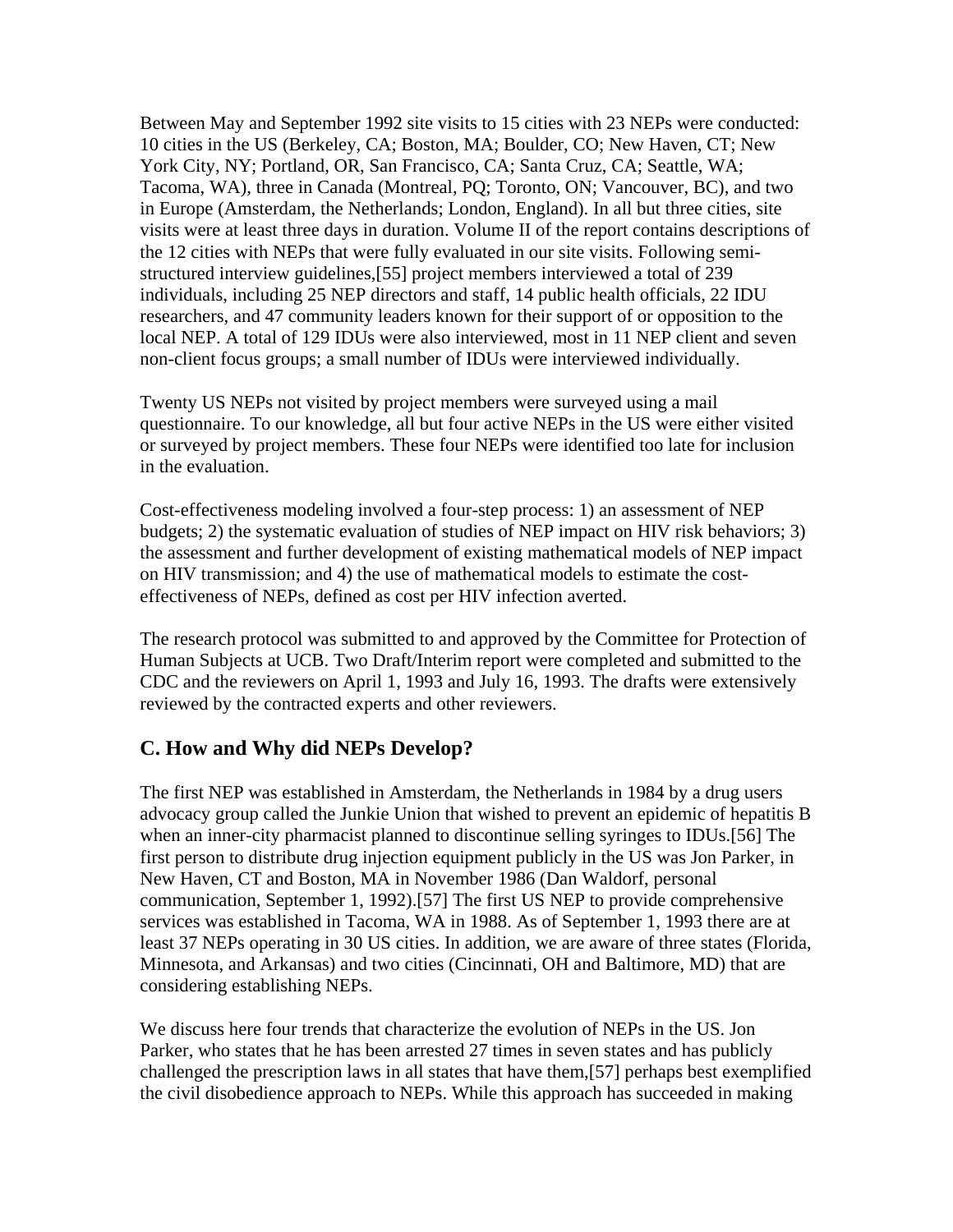NEPs a prominent public issue, it has at times alienated the very community groups whose support is critical to the establishment of NEPs-African-Americans and providers of drug treatment. Later NEPs, such as those in New Haven and Portland, OR were established only after prolonged periods of community consensus-building.

A second trend has been that NEPs are now more likely to be legal than in the past. Several programs that were initially illegal and underground, such as Prevention Point in San Francisco, CA, subsequently received approval and even funding from local governments. Nonetheless, of the 12 NEPs that opened in 1992, only five are legal.

A third trend has been the growing institutionalization of US NEPs. Several programs started by activists now receive government or foundation funding and some are run directly by health departments (e.g., Boulder, CO and Seattle, WA). NEPs are now less reliant upon volunteer staff and have better linkages to other public health services.

A final trend has been increasing US federal funding of NEP research. A total of five bans on the use of federal funds for either providing NEP services or conducting research into the programs have existed. Although a ban on federal funding for NEP services remains, there have now been seven federally-funded studies of NEPs. Four of these, including the present study, are concerned primarily with the synthesis of existing information; three studies entail the collection of new data. In a 1993 report, the GAO concluded that "Existing statutory authority does, however, in our opinion, permit use of federal funds for studies or demonstrations of needle exchanges, which might involve the provision of needles."[58]

The Canadian experience with NEPs has been dramatically different from that in the US. As early as 1989, the Canadian federal government offered to co-fund comprehensive pilot IDU HIV prevention programs that included NEPs. By February 1993, a total of 28 Canadian cities had active NEPs (Betsy MacKenzie, personal communication, February 25, 1993). While some Canadian community and neighborhood groups have opposed NEPs, the debate has generally been less politically charged than in the US. The fact that pilot NEPs operate within a multifaceted approach to drug use that combines education, counseling, law enforcement, and linkages to other services, including drug treatment, has helped minimize community opposition.

#### **Conclusion:**

• NEPs have continued to increase in number in the US and by September 1, 1993 at least 37 active programs existed. The evolution of NEPs in the US has been characterized by growing efforts to accommodate the concerns of local communities, increasing likelihood of being legal, growing institutionalization, and increasing federal funding of research, although a ban on federal funding for program services remains in effect.

# **D. How Do NEPs Operate?**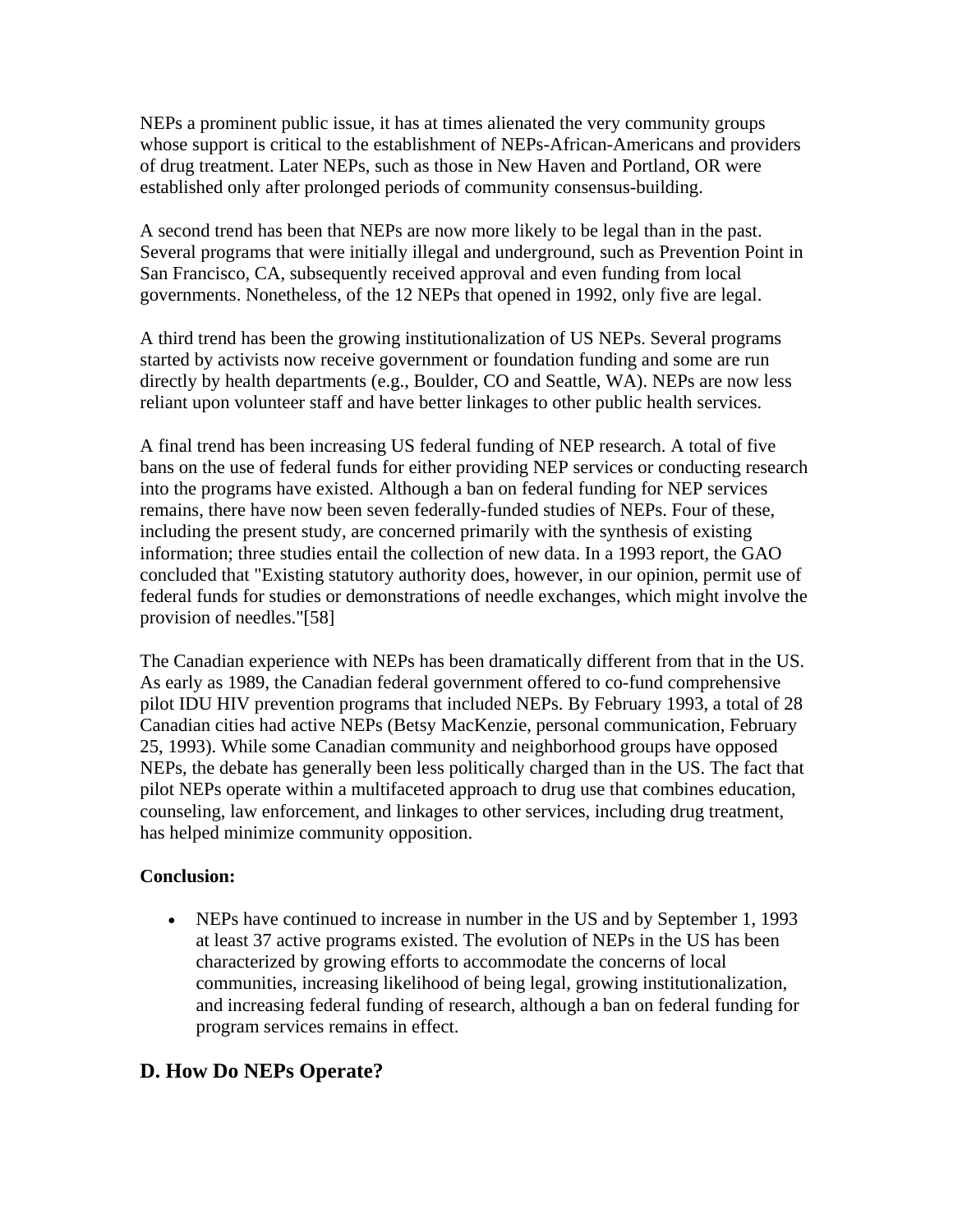There are almost as many NEP operating models as there are NEPs. Each is the unique product of an often extended interaction between the NEP, its clients, and the broader community. Four aspects of NEP operations can be delineated: 1) legal status; 2) organizational structures; 3) operating characteristics; and 4) services provided. We summarize here the results of information gathered on site visits and in the project mail survey.

Of the 33 NEPs visited or surveyed in this project, 19 are legal, [NEPs are defined as legal if they exist in a state without a prescription law or operate under an exemption to the prescription law] eight are illegal but have received the support of a local elected body (illegal-tolerated), and six are illegal and operate without such support (illegalunderground). All Canadian NEPs are legal.

Four distinct categories of NEP administering bodies can be delineated: activists (13 programs), community-based organizations (CBOs) without government sponsorship (eight programs), CBOs with government sponsorship (six programs), and state or local government-operated NEPs (six programs). For many NEPs, funding is secured from a patchwork of different sources, among which private donations and foundation grants are the most common. Fifteen US NEPs receive state or local government funds for operations, but no program receives federal funds.

The 33 US NEPs operate a total of 102 sites, which can be divided into the more common fixed sites (65 sites) and less common mobile sites (37 sites). The most common fixed sites are scheduled van stops (27 sites) and scheduled street exchanges (26 sites), while delivery services (20 sites) are the most numerous of the mobile sites. US NEPs are open a median of three days per week for a mean of 23.9 hours. Twenty-six NEPs use volunteers, including 15 that rely exclusively upon volunteers to provide services. Almost all US NEPs (27 NEPs) provide only one syringe for each syringe brought in to the NEP; about one-half (17 NEPs) provide small numbers of syringes to IDUs making their first visit to the NEP. For the most part, therefore, US NEPs take in as many syringes as they give out. At 11 NEPs restrictions on the number of syringes that can be exchanged exist. Minimum age limits and requirements to show evidence of current drug injection are rare characteristics of US NEPs, probably because they are difficult to enforce.

We estimate that over 5.4 million syringes have been distributed by US NEPs by June 1993; due to missing data for some NEPs, this number is an underestimate. US NEPs distributed more than 2.4 million syringes in 1992. Figure 3 displays data on syringes distributed by the 15 US and Canadian NEPs visited and Hawaii that provided us with detailed breakdowns of syringes distributed.

Recognizing that sexual transmission of HIV is also a risk for IDUs, all US NEPs provide condoms to clients. Almost all programs also distribute bleach for syringe disinfection, health pamphlets, and alcohol wipes, with fewer programs providing cotton, water bottles, or cookers, items used in the preparation of drugs for injection. While most NEPs do refer clients to a variety of public health services, they have limited ability to provide these services on-site. Services provided by all US NEPs are thus considerably broader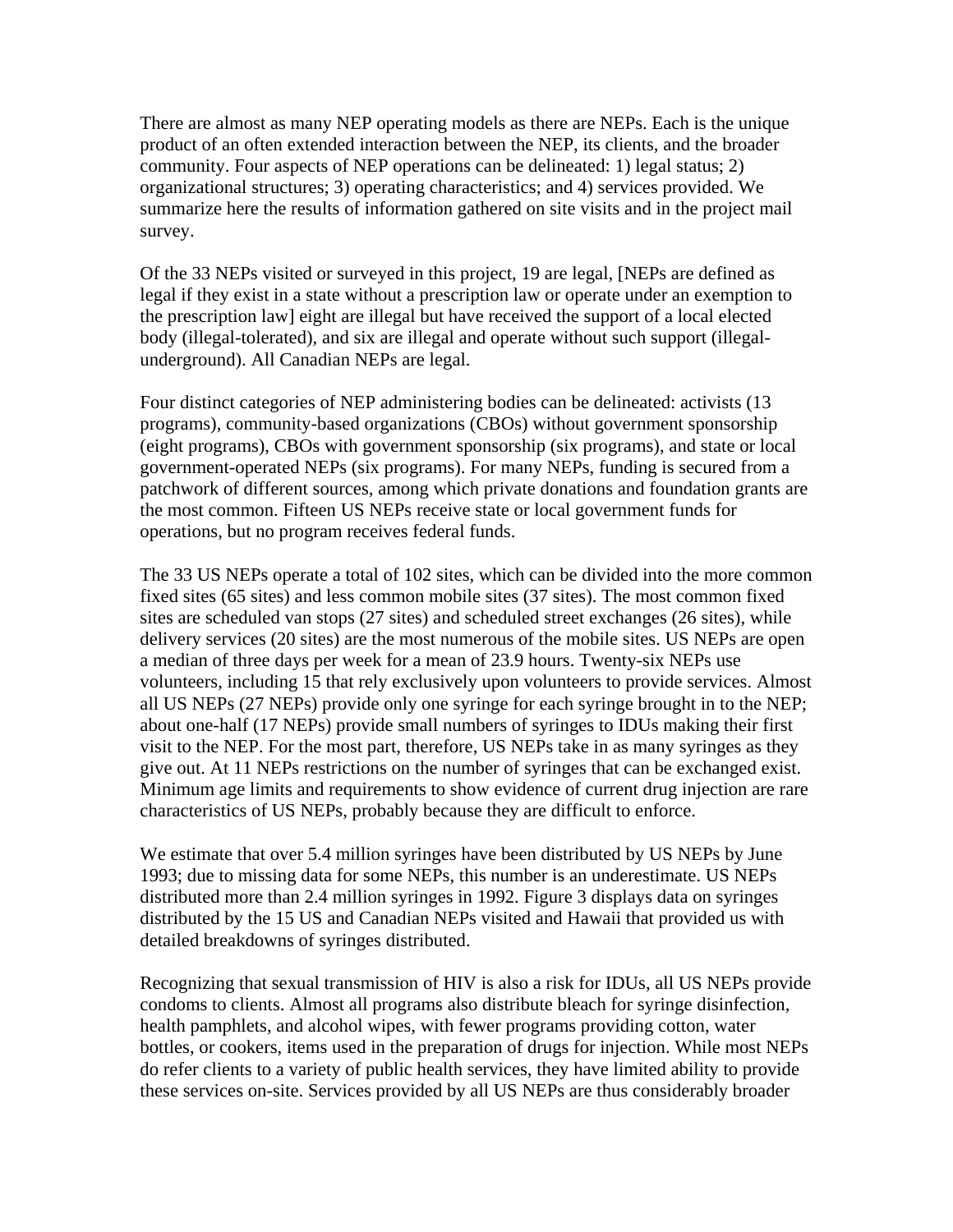than simply the exchange of syringes, and emphasize links to other public health services, including drug treatment.

#### **Conclusion:**

• About one-half of US NEPs are legal, but funding is often unstable and most NEPs rely on volunteer services to operate. All but six NEPs require one-for-one exchanges and rules governing the exchange of syringes are generally well enforced. In addition to having distributed over 5.4 million syringes, US NEPs provide a variety of services ranging from condom and bleach distribution to drug treatment referrals.

# **E. Do NEPs Act as Bridges to Public Health Services?**

As NEPs have become more institutionalized, they have increasingly been touted as a potential method for referring IDUs to the public health system. NEPs have contact with IDUs with limited or no prior experience with drug treatment; these IDUs could benefit from referrals not only to drug treatment, but also to HIV counseling and testing, primary medical care, tuberculosis and sexually transmitted diseases screening and treatment, and psychological counseling and support. NEPs would thus become one part of a comprehensive approach to the prevention of HIV in IDUs, an approach that would also emphasize the expansion of drug treatment and school- and community-based interventions to prevent the initiation of drug use.

A significant limitation on the ability of NEPs to refer IDUs to drug treatment is the paucity of drug treatment slots. As mentioned, fewer than 15% of IDUs are in drug treatment on any given day.[17] From a public health perspective, NEPs cannot be a meaningful bridge to treatment if all they can do is refer IDUs to waiting lists or help NEP clients displace others waiting for admission to drug treatment.

NEPs vary greatly with respect to the emphasis they place upon making referrals to drug treatment and other public health services. This stems in part from the desire to make the NEP "user-friendly," the recognition that many active IDUs express no interest in entering drug treatment,[18, 19] and the related belief that an overemphasis on drug treatment referral could alienate potential NEP clients. Many NEPs have therefore evolved an approach where they selectively refer clients to drug treatment, based on either staff perceptions of the client's readiness for treatment or the client's declared interest.

Staff of all but one of the 18 US and Canadian NEPs visited during this project stated that they refer clients to drug treatment. The six NEPs visited that maintained records of these referrals had made a total of 2,208 referrals to drug treatment, an underestimate because recent data are lacking for all. Although there are limited data on whether these referrals are completed, at least 794 NEP clients have entered drug treatment in Hawaii,[59] Seattle, WA,[60] Tacoma, WA,[61] New Haven, CT, [62] and Vancouver, BC.[63]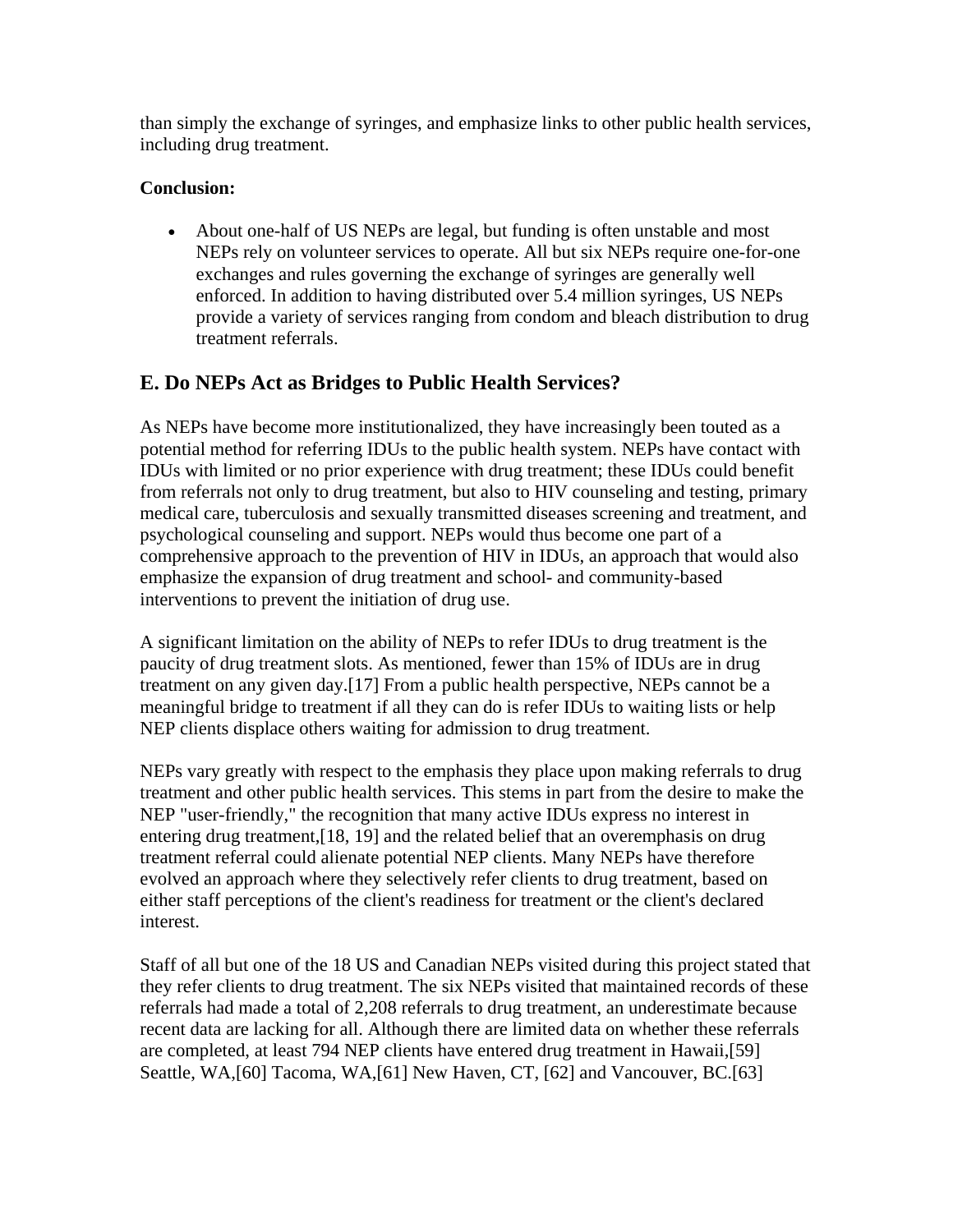Only three of the 33 US NEPs are able to provide drug treatment services on-site. Ten NEPs provide on-site social services, eight on-site primary medical care, and seven onsite HIV testing and counseling and sexually transmitted diseases screening. Referral linkages appear to be stronger in the better-funded NEPs and those that are more integrated into the public health system.

#### **Conclusion:**

• Some NEPs have made significant numbers of referrals to drug abuse treatment and other public health services, but referrals are limited by the paucity of drug treatment slots. Integrating NEPs into the existing public health system is a likely future direction for NEPs.

# **F. How Much Does it Cost to Operate NEPs?**

The diversity and continuing evolution of NEPs point to a need to assess program budgets and examine the key determinants of cost. In particular, the relationship between NEP administering body and budget is of great policy relevance.

NEPs in the US and Canada visited by project members vary greatly in total annual budgets (includes both actual expenditures and donated services and supplies); these range from a low of \$18,628 at Tacoma, WA's Pharmacy NEP to a high of \$403,464 at Toronto, ON's The Works, with a median of \$168,650. This relatively low median program budget could support about 60 methadone maintenance slots for one year.[64] Activist programs tend to be least expensive and government programs most expensive, with CBO-run programs in between. Much of the cost of the more expensive NEPs is for items that do not add directly to services (e.g., staff supervision and rent) and for nonexchange services (e.g., drug treatment referrals and counseling).

The largest cost component is personnel, accounting for a median of 66% of total budgets. Syringe costs represent a median of 7% of total budgets.

Three indices permit assessment of NEP productivity. The median cost per syringe distributed is \$1.35 and the median cost per hour open is \$145. The median number of syringes distributed per hour is 205.

#### **Conclusion:**

• The median annual budget of US and Canadian NEPs visited is relatively low at \$169,000, with government-run programs tending to be more expensive. Some NEPs are more expensive because they also provide substantial non-exchange services such as drug treatment referrals. The annual cost of funding an average NEP would support about 60 methadone maintenance slots for one year.

# **G. Who Are the IDUs Who Use NEPs?**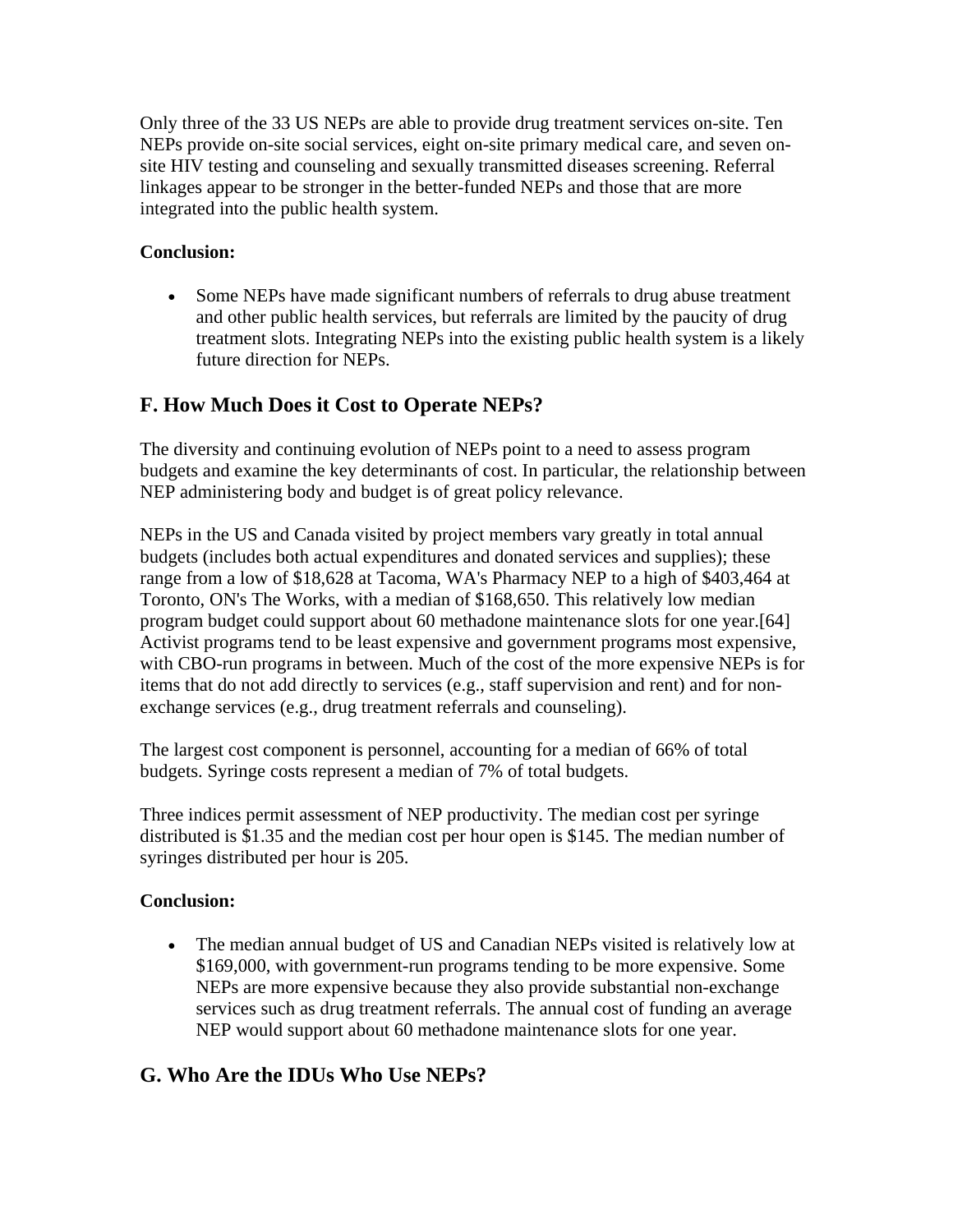A central assertion of NEP proponents is that NEPs provide services to "isolated IDUs": those with little contact with the public health system. Thus, NEPs may provide a point of contact to help IDUs gain access to the public health services discussed in Section E.

US NEPs serve an ethnically diverse clientele. The mean age of US NEP clients ranges from 33 to 41 years; the mean duration of drug use ranges between seven and 20 years. One-third to one-half of NEP clients have never been in drug treatment, and clients are primarily regular and frequent injectors. These clients are at substantial risk for HIV infection; approximately one-third report sharing syringes in the month preceding the interview.

Fifteen studies have compared NEP client and non-client samples.[36, 61, 65-79] These studies suggest that, compared to non-clients, NEP clients may be slightly more likely to be male, are somewhat less likely to be African-American, and are older. These findings generally hold in the US and abroad. NEP clients in the US appear to have been enrolled less often in drug treatment programs than non-clients, while the opposite seems to be true in foreign countries. In the US, NEP clients and non-clients appear to be at similar risk of acquiring HIV through their drug use; clients abroad are consistently at lower risk for drug-related HIV infection. HIV seroprevalences are similar in NEP clients and nonclients in the six studies that evaluated this outcome.[59, 72-75, 79, 80]

In focus groups with NEP clients and non-clients conducted for this report, IDUs identified several factors that influence their use of the NEP. These included fear of arrest or harassment by police, NEP locations and hours, NEP staff attitudes, the desire not to be identified as an IDU, and the existence of alternative sources of sterile syringes.

#### **Conclusion:**

• Although NEP clients vary from location to location, NEPs generally reach a group of IDUs with long histories of injection drug use who remain at significant risk for HIV infection. NEP clients in the US have had less exposure to drug abuse treatment than IDUs not using the NEP.

# **H. What Proportion of All IDUs in a Community Uses the NEP?**

The overall public health impact of NEPs will be strongly related to the proportion of IDUs who use them. Studies from abroad indicate that NEPs, if adequately funded, have the capacity to reach significant proportions of the local IDU population. By 1988, over 50% of IDUs attending methadone or sexually transmitted diseases clinics in Amsterdam, the Netherlands were using the local NEPs as their sole source of syringes.[81] (In Amsterdam methadone maintenance therapy is frequently used to decrease injection frequency, not necessarily to induce abstinence.) Thirty-four percent of opiate injectors in Manchester, England use NEPs regularly.[69]

Information gathered by project members suggests that, to date, coverage by US and Canadian NEPs has been more limited, perhaps due to funding and legal constraints. US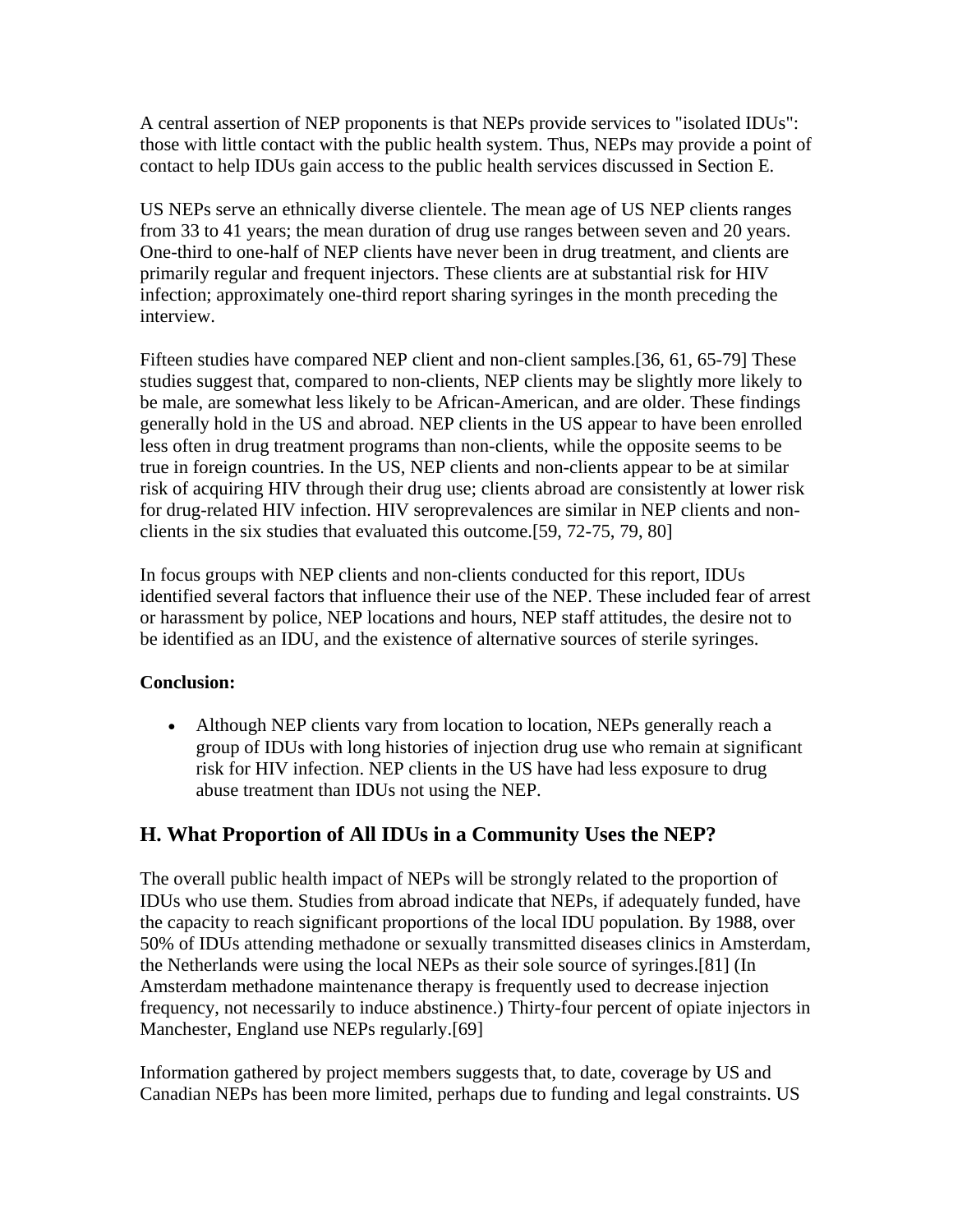and Canadian NEPs visited by project members have had contact on at least one occasion with a median of 14.5% of the estimated number of IDUs in those cities and have distributed a median of 2.3 syringes per IDU per quarter. Because almost all US NEPs are distributing increasing numbers of syringes, it is also useful to consider the NEPs that perform most successfully on these measures, as they suggest the potential impact of NEPs. The New Haven, CT NEP is estimated to have reached between 49% and 68% of local IDUs and Tacoma, WA's Point Defiance distributes about 21 syringes per IDU per quarter.

In considering these findings, it is critical to acknowledge the inherent uncertainty in estimates of the numbers of IDUs and to mention that estimates of total numbers of IDUs were only available by metropolitan area, thus underestimating the impact of NEPs in large cities that serve only IDUs in specific neighborhoods. Because many IDUs, particularly those in states without prescription laws, may have access to a regular supply of syringes, and because some IDUs may have others exchange on their behalf, the optimal proportion of IDUs that should be reached by NEPs remains unclear. However, it appears that NEPs alone cannot distribute sufficient numbers of syringes, and alternative methods of syringe distribution, such as pharmacy sale, distribution, or exchange, must be explored.

#### **Conclusion:**

• Studies of adequately-funded NEPs suggest that NEPs do have the potential to serve significant proportions of the local IDU population. While some NEPs appear to have reached large proportions of the local IDU population at least once, others are reaching only a small fraction of local IDUs. Consequently, other methods of increasing sterile needle availability must be explored.

# **I. What Are the Community Responses to NEPs?**

Proposals to establish NEPs in US cities have frequently encountered vigorous opposition from a variety of individuals and community groups. The US community responses have been in marked contrast to those in foreign countries, including Canada, where debate over the issue was less contentious and often largely confined to the public health community.

Many US NEPs were initially proposed and/or established by activist groups, including the gay and lesbian activist group ACT-UP. Local elected officials who supported NEPs were opposing the stance of President George Bush[82] and some received letters from the federal Office of National Drug Control Policy (ONDCP) lobbying against the NEP.[83] Health department staff were critical in communicating the urgency of the HIV epidemic to policymakers, and some volunteered their time and skills to work with the local NEP.

Opposition often came from law enforcement authorities, drug treatment providers, local businesspeople, and residential groups. Although several police chiefs supported NEPs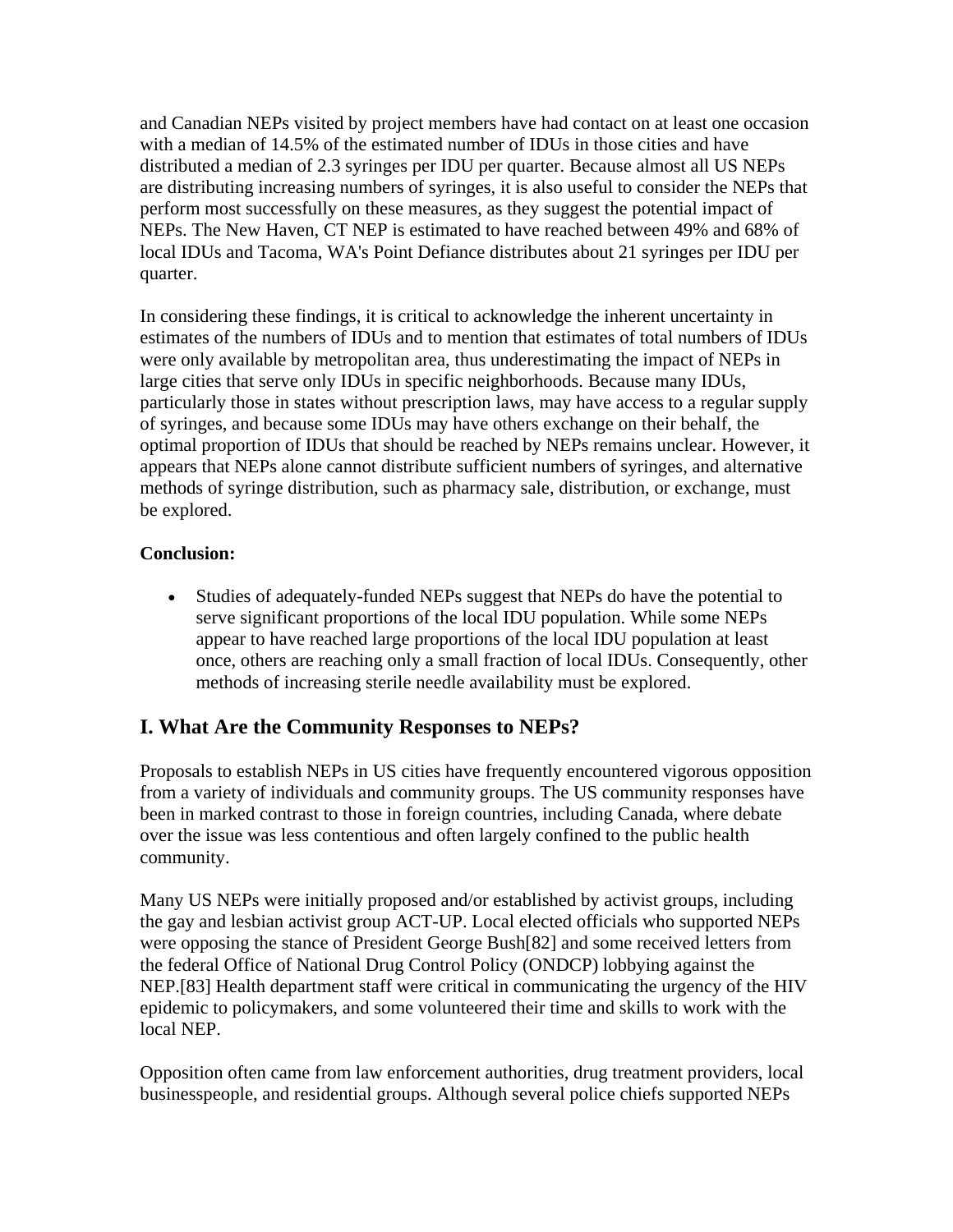(e.g., Portland, OR; San Francisco, CA; and New Haven, CT), others saw the programs as inconsistent with the "War on Drugs." Drug treatment providers who opposed NEPs did so either because they saw the programs as being in conflict with the abstinence ethic of many drug treatment programs, or because they were concerned about competition for scarce resources. Local businesspeople and residents who opposed NEPs generally opposed the local presence of IDUs, not the NEP per se.

The most consistent sources of opposition to NEPs were African-American church and community leaders. There were four major reasons for African-American community opposition to NEPs. First, the repeated failure to provide sufficient drug treatment capacity led some to oppose NEPs. Second, activists at times failed to meet and consult with African-American community leaders. Third, African-American community leaders felt that NEP advocates did not understand the often ruinous effects of the drug market and drug use on communities of color. Fourth, if NEPs were to lead to increased drug use rates, African-American communities would bear a disproportionate share of the burden. This was described by some African-American leaders as "genocide."[84-87] However, newer African-American organizations established specifically to address HIV prevention (e.g., the Black Coalition on AIDS in San Francisco) generally supported NEPs as did several African-American mayors (e.g., New York City, Baltimore, MD, New Haven, CT, and Washington, DC). African-American and Latino community leaders must be consulted if harm reduction and community-based HIV prevention strategies such as NEPs are to be effective.

Public opinion polls[88-101] indicate that approximately half of the general public has supported harm reduction efforts, including needle cleaning, legalization of needle sales, needle exchange, and needle distribution. Support has tended to grow with time and has been higher for needle exchange than for needle distribution schemes. African-Americans are about as likely to support needle exchange or distribution as the general public.

#### **Conclusion:**

• Unlike in many foreign countries, including Canada, proposals to establish NEPs in the US have often encountered strong opposition from a variety of different communities. Consultation with affected communities can address many of the concerns raised.

#### **J. Do NEPs Result in Changes in Community Levels of Drug Use?**

The debate over whether NEPs facilitate drug use has probably been more hotly contested than any other issue regarding NEPs. A requirement that NEPs be shown to "not encourage the use of illegal drugs" before NEP services can be funded by the federal government has even been established by Congress.[102]

The intensity of the debate has tended to obscure the fact that the question of whether NEPs increase drug use can be divided into three sub-questions: 1) are NEPs associated with a change in the frequency of drug injection among IDUs who use the NEP? 2) are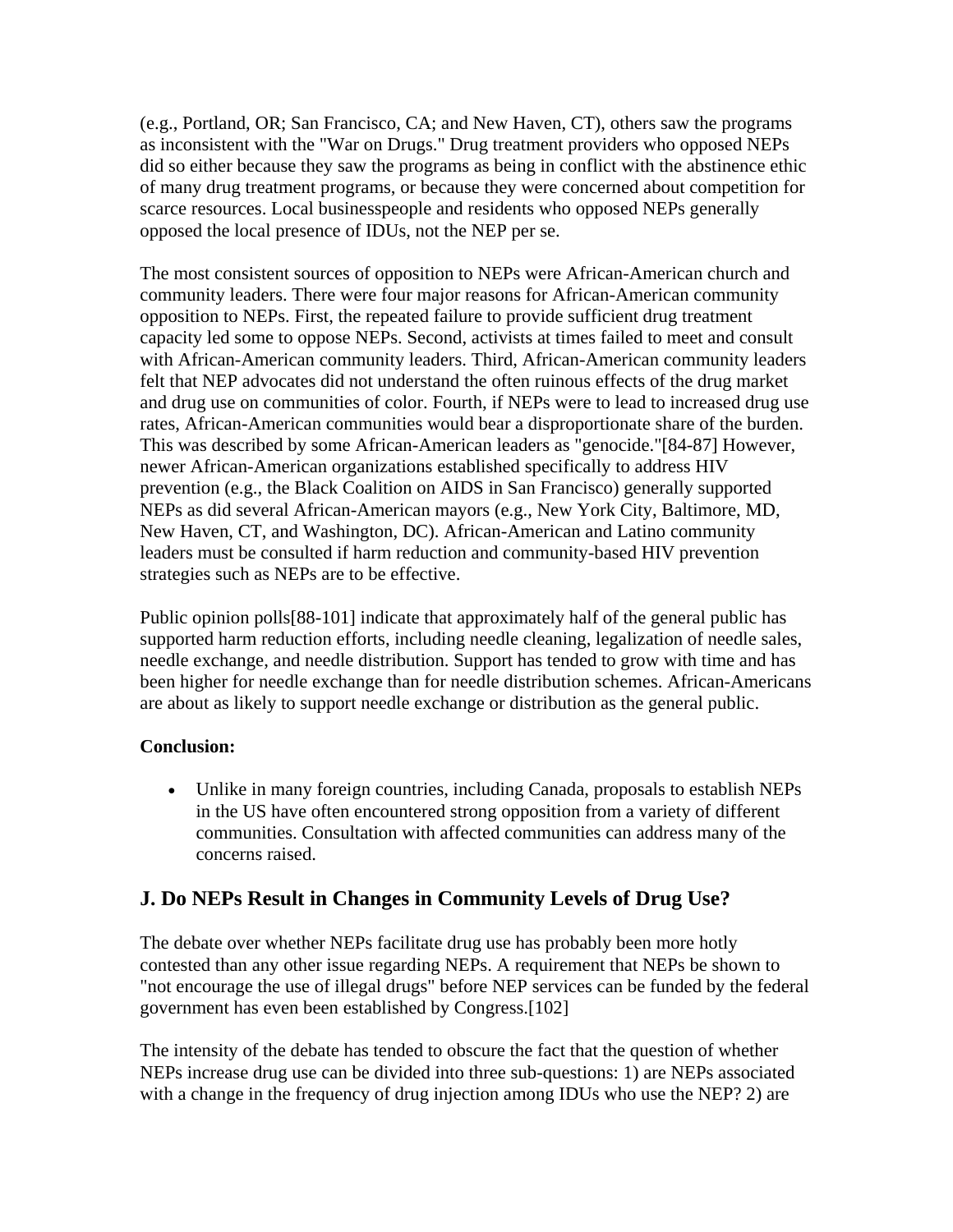NEPs associated with changes in community levels of injection and non-injection drug use? and 3) do NEPs deter IDUs from seeking drug treatment? It is critical to address these three components of the question separately.

With respect to the first question, the studies reviewed in Section L as well as focus groups conducted with NEP clients and non-clients suggest that NEPs are not associated with a change in injection frequency among NEP clients.

To answer the second question definitively, one would have to establish large cohorts of IDUs and non-IDUs in numerous communities and follow these subjects prospectively for several years. Outcome measures would include the incidence and prevalence of drug use as well as assessments of changes in the frequency and routes of drug use. The multiple complex logistical, ethical, and political obstacles likely to be encountered would prevent such a study from ever being conducted.

Two studies in San Francisco, CA[76, 103] evaluated the second question by demonstrating that the mean age of drug users either rose or stayed stable over time. In Amsterdam, the Netherlands, annual capture-recapture studies of "hard" drug users showed their numbers to be stable, the mean age of this population to be increasing, and the proportion under 22 years of age to be declining.[56] We also evaluated three national drug use indicators:[104] 1) Drug Abuse Warning Network (DAWN), which records emergency room and medical examiner mentions of drug use; 2) Drug Use Forecasting (DUF), which conducts random urine tests of arrestees or detainees; and 3) Uniform Crime Reports (UCR), which summarize drug-related arrests. These data, while limited in their precision (making detection of small changes in drug use difficult), provide no evidence of any changes in community levels of drug use. Almost all IDU focus group members stated that NEPs would not affect the numbers of injecting and non-injecting drug users in the community.

No formal studies of the third question have been reported. Any assessment of the net effect of NEPs on drug treatment utilization would also have to factor in the substantial numbers of new referrals to drug treatment generated by some NEPs. Some public health officials and IDUs found the possibility of drug treatment deferral more plausible than the other two scenarios discussed.

#### **Conclusion:**

• Although quantitative data are difficult to obtain, those available provide no evidence that NEPs increase the amount of drug use by NEP clients or change overall community levels of non-injection and injection drug use. This conclusion is supported by interviews with NEP clients and by IDUs not using the NEP, who did not believe that increased needle availability would increase drug use.

#### **K. Do NEPs Affect the Number of Discarded Syringes?**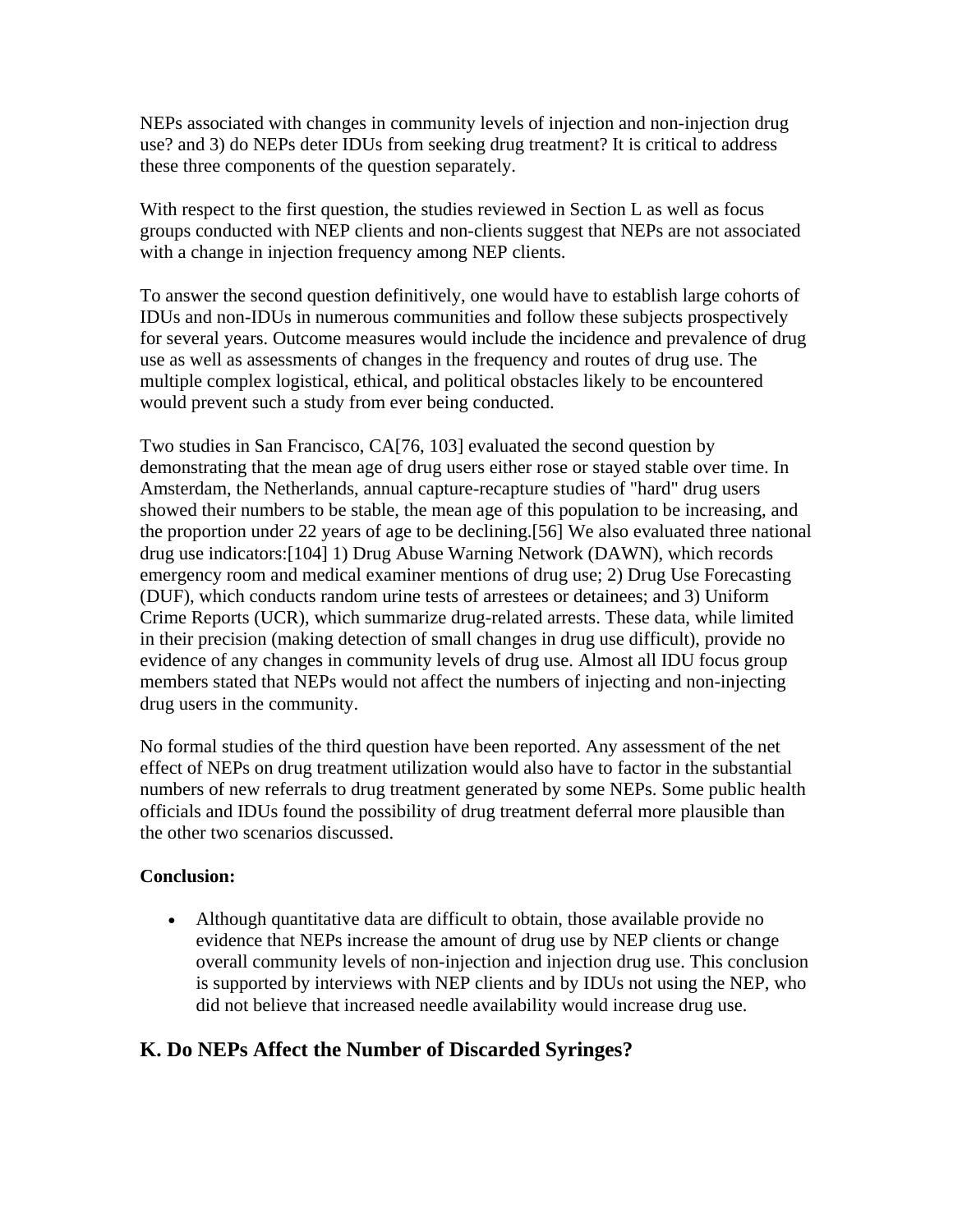The debate over the effect of NEPs on the number of discarded syringes is unique among the 14 research questions surrounding NEPs in that both opponents and advocates have claimed that the evidence favors their point of view. This question has been of concern both to members of the public and law enforcement officers, who fear needlestick injuries while searching suspects. Fortunately, theoretical analysis and empirical evidence can help resolve this issue.

Fifteen of the 33 US NEPs evaluated in this report operate on a one-for-one exchange basis and provide no syringes to IDUs presenting without a syringe at their first visit. These NEPs give clients one sterile syringe for every used syringe turned in to the NEP and thus cannot increase the total number of discarded syringes, although they could change the geographical distribution of the discarded syringes. Because a used syringe in a city with an NEP now has value (it can be exchanged for a sterile syringe), it is plausible that the discarding of syringes would decrease in much the same way as "bottle bills" have decreased discarded bottles and cans. IDUs might pick up discarded syringes to bring to the NEP to exchange; NEP staff confirm that this occurs.[105] Although 17 US NEPs do provide syringes to IDUs presenting to the NEP for the first time, these "starter needles" are few in number and are dwarfed by the overall number of syringes distributed by any NEP. Even those NEPs without one-for-one exchange rules or that provide starter needles do not diverge greatly from the one-for-one exchange condition; the NEPs in Portland, OR (one-for-one; provides three starter needles) and Vancouver, BC (not one-for-one; provides two starter needles) had 99% and 97% return rates in 1992. It is worth noting, however, that schemes that distribute or sell syringes through pharmacies do have the potential to increase the total number of discarded syringes, although this problem can be at least partially addressed by either distributing sharps containers with the syringes or providing a discount on syringe purchases if used syringes are returned.[45, 106]

Empirical studies confirm these theoretical predictions. The number of discarded syringes in the vicinity of the Portland NEP decreased by almost two-thirds after the NEP opened.[107] Because this research design cannot assess whether used syringes might have simply been discarded elsewhere in the city, it is useful to examine community-wide indices. In Toronto, ON the number of syringes collected by various community and governmental organizations appears to have decreased since the opening of the NEP.[108] In Amsterdam, the Netherlands, needlestick injuries reported by members of the general public to the Municipal Health Service have increased somewhat since the NEP opened, but a similar rise in reported needlestick injuries by the medical profession suggests that this is a reporting artifact due to increased awareness of needle-borne infections.[109]

#### **Conclusion:**

• NEPs in the US have not been shown to increase the total number of discarded syringes and can be expected to result in fewer discarded syringes.

# **L. Do NEPs Affect Rates of HIV Drug and/or Sex Risk Behaviors?**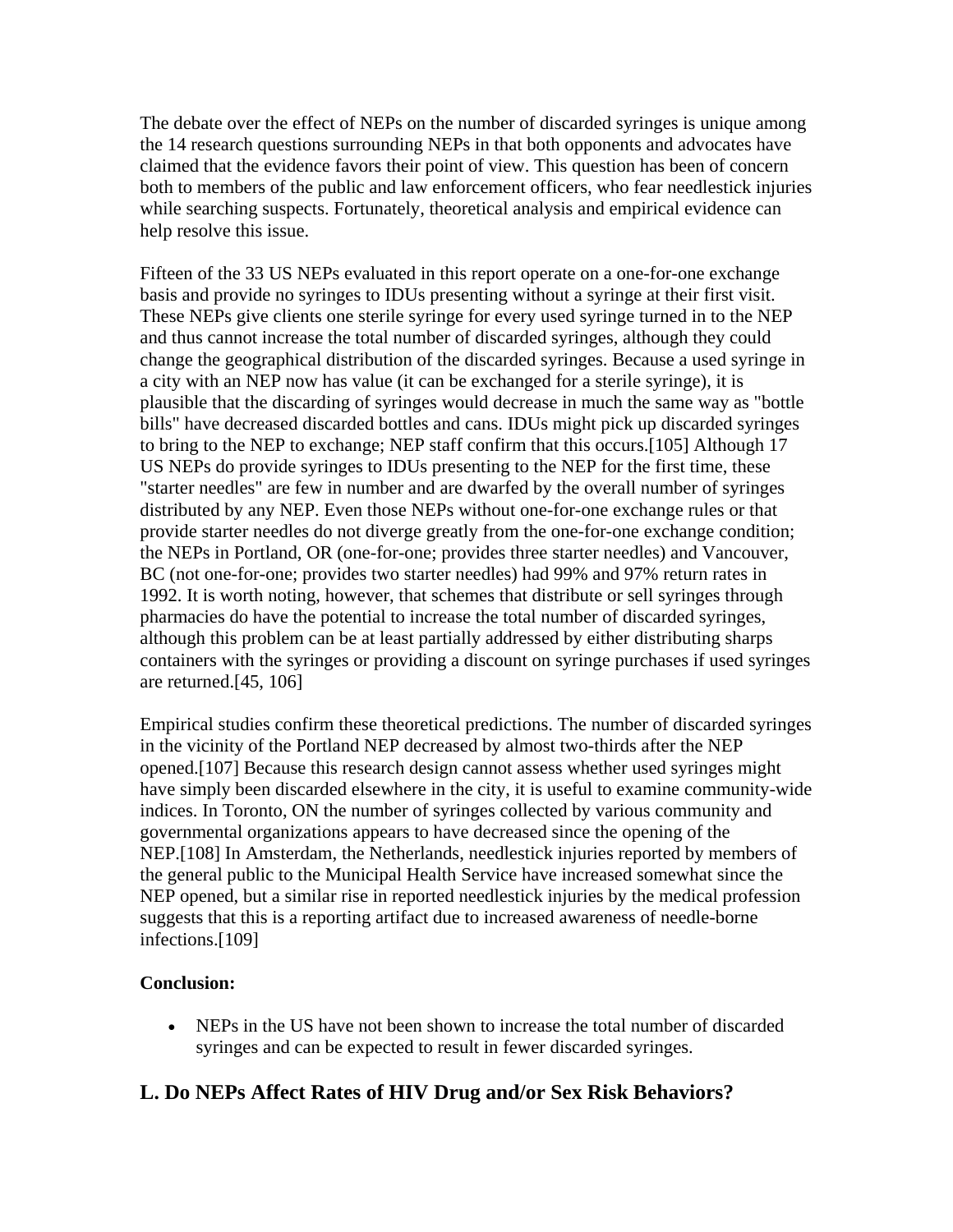In part because changes in HIV infection rates are difficult to demonstrate empirically, a substantial amount of NEP research has sought to assess whether NEPs can affect the behaviors that result in the transmission of HIV. Such behavior change may include decreased sharing of used syringes, as well as other risk reductions (e.g., increased bleaching of used syringes or decreased sex risk). These changes would produce risk reduction in addition to that resulting from the essential rationale for establishing NEPs: removing contaminated syringes from circulation and replacing them with sterile ones.

Studies of behavior change associated with NEPs, like studies of many other HIV prevention strategies, can never satisfy the ideal standards of randomized controlled trials. For example, randomization of IDUs to NEP use or non-use raises significant ethical issues in the minds of some, and inevitable cross-over between NEP client and non-client groups would complicate interpretation.[110] Randomizing communities to having an NEP or not, another possible approach, is likely to be extremely expensive, probably costing in the tens of millions of dollars.[111] Political obstacles at the local level and the fact that many cities already have NEPs make such a study unlikely. Blinding, at least of study subjects, is also impossible. Without randomization and blinding, comparison of NEP clients to non-clients, while useful, will always be imperfect.

We identified a total of 26 evaluations of the effect of NEPs on HIV drug and sex risk behavior. Study designs included seven cross-sectional analyses,[65, 66, 69, 76, 112-114] five serial community cross-sectional studies,[42, 45, 76, 103, 115-117] seven studies based on recall,[36, 65, 80, 106, 118-121] and six prospective cohort studies of NEP clients.[59, 68, 72, 73, 78, 122-127] Each study was evaluated and graded on a quality scale ranging from one (lowest quality) to five (highest quality) based on its ability to assess behavior change due to the NEP.

Sixteen of the 26 evaluations provide credible evidence (quality rating >3) about NEP effects on behavior. Ten of the 16 studies included comparison groups. No study received a quality rating of five; limitations included lack of randomization, NEP client selfselection, dependence upon self-reported behaviors of IDUs, poor follow-up in prospective studies, and lack of detail in reporting of behavior. Formal meta-analysis was precluded by the use of differing research approaches and inconsistent measures of risk behavior change.

Most of the 16 acceptable studies showed drug-related risk reductions during NEP participation. Of the 14 studies examining sharing, ten suggested reduced sharing[36, 65, 72, 76, 78, 80, 106, 115, 116, 118-120, 122, 123, 126] and four no effect.[66, 68, 69, 114, 124, 125] None found an increase in risk behaviors. Of the five studies looking at IDUs giving away used syringes, three found beneficial effects,[72, 80, 119, 120, 126] one found mixed effects,[114] and one found adverse effects.[69] Of the four studies examining needle cleaning, three found a benefit associated with the NEP[78, 106, 120, 122, 123] and one found no effect.[66] Finally, of the eight studies considering the effect of NEPs on the frequency of injecting, three found reductions in injection,[36, 65, 80,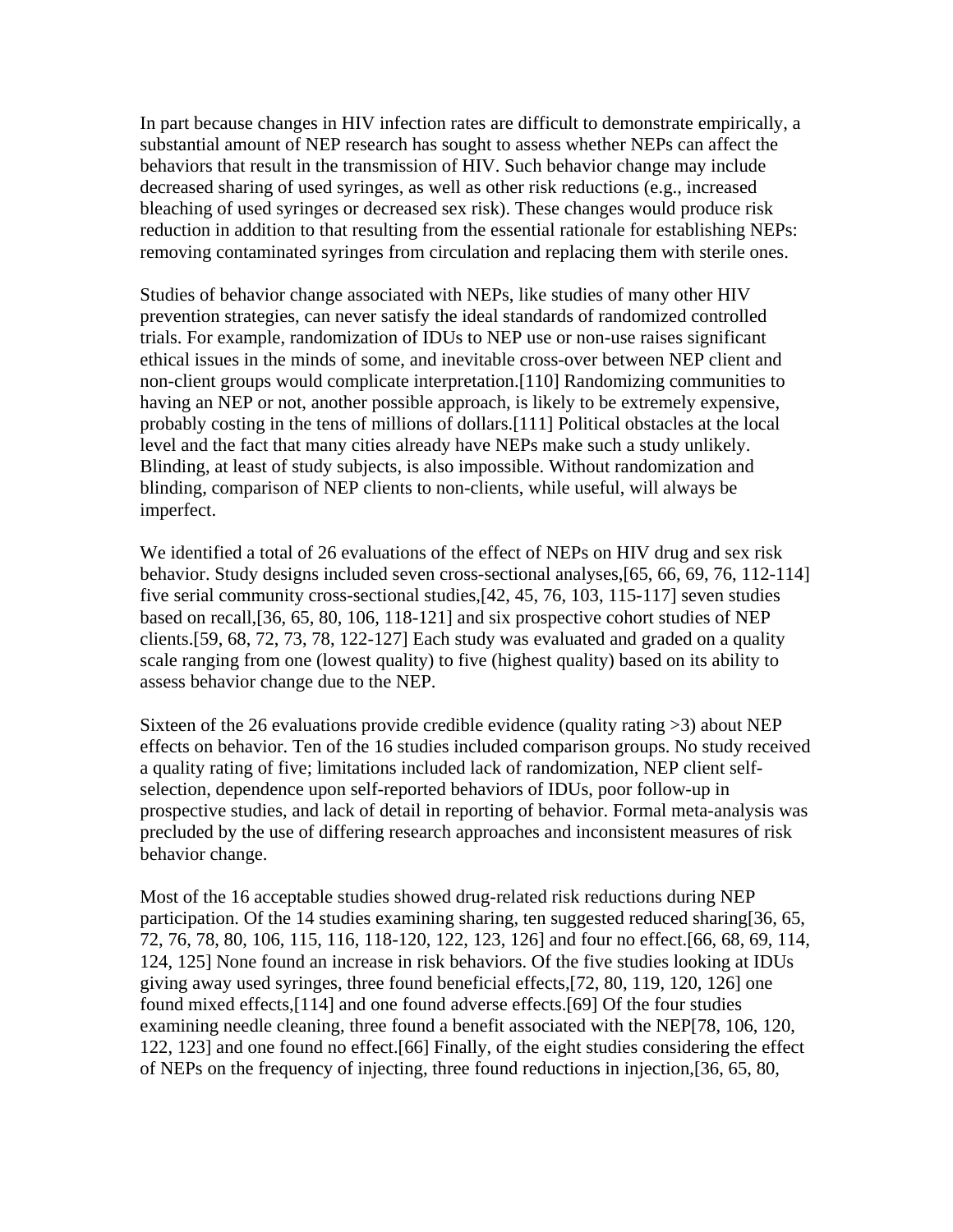119] four found a mixed or no effect,[76, 103, 115, 116, 118, 120] and one found an increase in injection compared with controls.[72, 126]

The four evaluations of the effects of NEPs on HIV sex risk behaviors found no clear trend toward either a beneficial or adverse effect of NEPs on number of partners, choice of partners, or frequency of condom use.[36, 68, 72, 106, 124-126]

#### **Conclusion:**

• The majority of studies of NEP clients demonstrate decreased rates of HIV drug risk behavior, but not decreased rates of HIV sex risk behavior.

### **M. What is the Role of Studies of Syringes in IDU Research?**

Although the data presented show a decrease in HIV drug risk behaviors, all of the behavioral data are self-reported. While we believe that self-reported data, if interpreted cautiously, can be used to assess IDU behaviors and behavior change, others, including the former Director of the ONDCP, have questioned the validity of such data.[128]

For these reasons, some have proposed the assessment of used syringes as a potential method for addressing the limitations of self-reported data. Such data could serve the following possible purposes: 1) validating self-reported needle sharing by IDUs;[79, 129] 2) estimating the prevalence of HIV antibody;[112, 130-137] 3) estimating the prevalence of HIV itself;[138-144] 4) evaluating syringe HIV infectiousness;[141] 5) estimating the prevalence of hepatitis B virus;[145] 6) detecting bleach (Guydish and Barnett, unpublished data); and 7) visually inspecting syringes to estimate circulation times.[146]

The validity of testing of syringes is limited by the following factors: 1) limited sensitivity due to the small amount of blood in the syringe; 2) dilution effects due to serial use of the syringe; 3) for some techniques, high cost; 4) changes in access to sterile syringes; 5) changes in client recruitment; and 6) decreased effectiveness in the presence of bleach or specific drugs for some testing methods.

Syringe HIV positivity rates should not, therefore, be used as simple proxies for IDU seroprevalence. In general, tests for HIV antibody or deoxyribosenucleic acid (DNA) are quite specific, but their sensitivity is limited. These limitations can be minimized by comparing syringe characteristics over time or between NEP clients and non-clients. Researchers in New Haven, CT have made creative use of syringe testing to estimate HIV incidence in NEP clients.[147]

#### **Conclusion:**

• The limitations of using the testing of syringes as a measure of IDU behavior or behavior change can be minimized by following syringe characteristics over time, or by comparing characteristics of syringes returned by NEP clients with those obtained from non-clients of the NEP.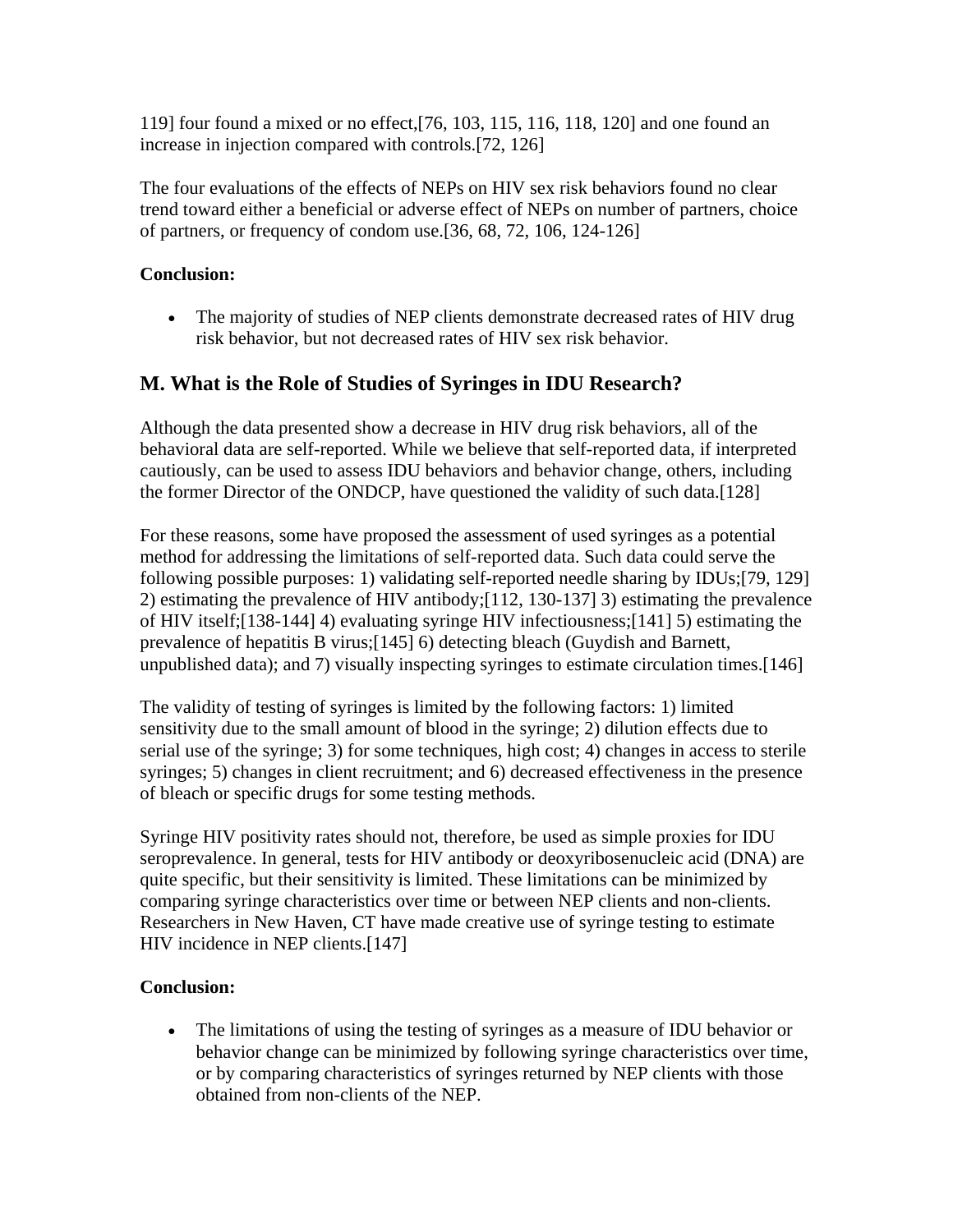# **N. Do NEPs Affect Rates of Diseases Related to Injection Drug Use Other than HIV?**

Researchers have considered examining rates of hepatitis B and C infection, subcutaneous abscesses, right-sided endocarditis, cellulitis, and sexually transmitted diseases as objective measures of NEP effectiveness. Only studies of abscesses and hepatitis B have been reported to date. Although much of the information related to abscess rates is anecdotal, that information is consistent with the ability of NEPs to decrease abscess rates, although abscess rates are also reflective of skin cleaning and drug preparation methods.[148-152]

The outcome of greatest interest in answering this question is the change in the hepatitis B seroconversion rate, which can only be measured in prospective studies. However, new cases of hepatitis B are relatively rare; thus cases are likely to be uncommon in any cohort regardless of the intervention, and differences between control and NEP arms will be difficult, if not impossible, to demonstrate. It is for this reason that we believe that case-control studies of hepatitis B represent the most fruitful line of research to address this question.

Six studies have examined the effect of NEPs on hepatitis B; three are serial community cross-sectional studies,[15, 117, 119, 153, 154] one is a serial NEP cross-sectional study,[155] one is a case-control study,[156] and one is an open cohort study.[78] (An open cohort study is one without formal prospective follow-up, but subjects may return periodically to the study site and be retested (e.g., at a drug treatment center).) The sole case-control study demonstrates a strong protective effect against acute hepatitis B for IDUs who had used the Tacoma, WA NEP (odds ratio = 3.9; 95% confidence interval: 1.1-13.4). As differences between cases and controls other than their use of the NEP may explain these results, a multivariate statistical analysis of the data is now being conducted. The Portland, OR open cohort study is hampered by small sample size and short follow-up period, but the results demonstrate that attending an NEP is insufficient on its own to completely prevent cases of infections related to injection drug use.

#### **Conclusion:**

• Studies of the effect of NEPs on injection-related infectious diseases other than HIV provide limited evidence that NEPs are associated with reductions in subcutaneous abscesses and hepatitis B among IDUs.

# **O. Do NEPs Affect HIV Infection Rates?**

Studies of the effects of NEPs on HIV infection rates are hampered by the methodological limitations mentioned as well as the fact that new HIV infections are even rarer and more difficult to detect than hepatitis B infections. Thus, studies with HIV infection as the outcome measure require still larger sample sizes; using favorable assumptions (50% decrease in new HIV infections due to the NEP; 5% baseline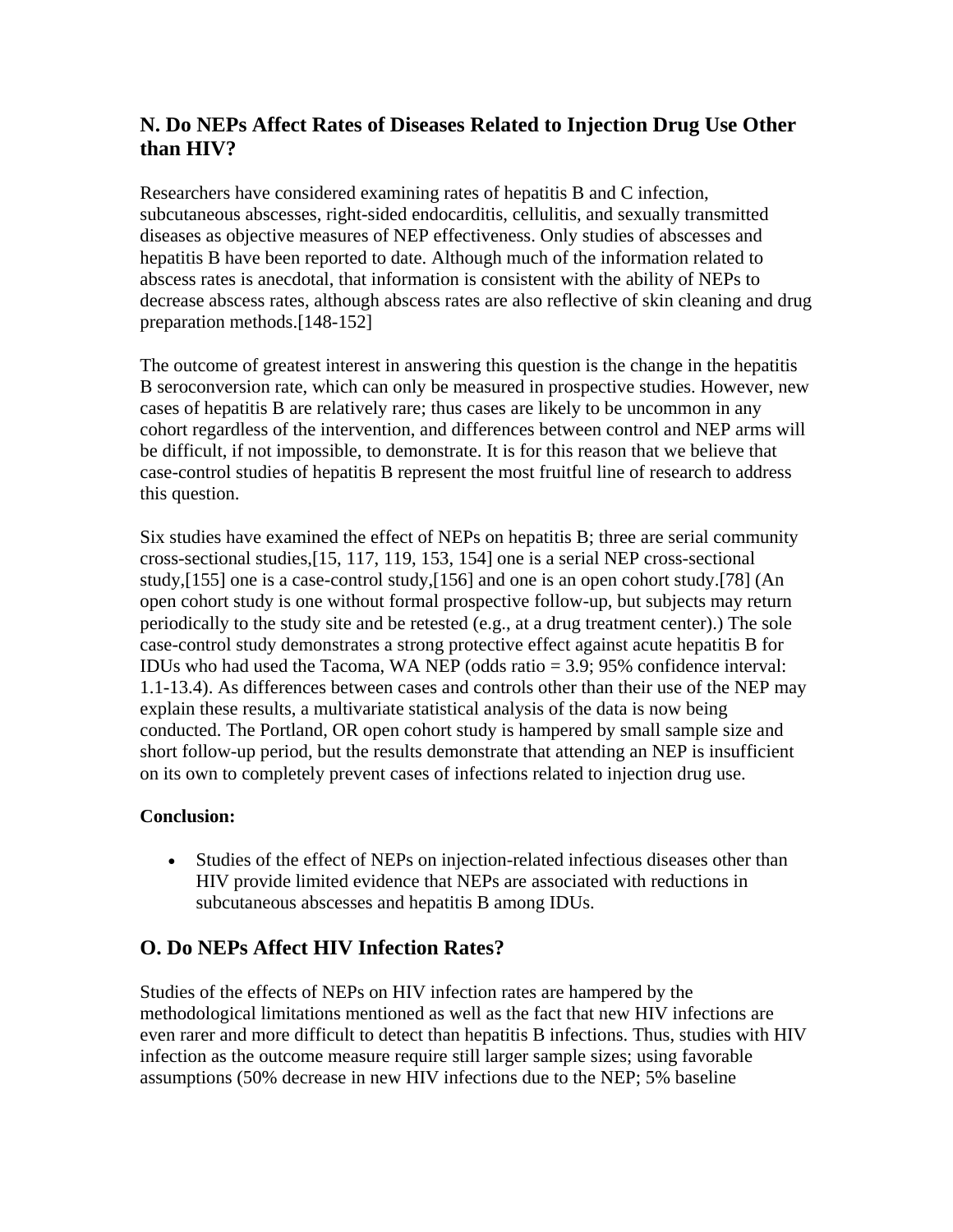seroconversion rate; and 70% follow-up rate), we estimate that over 2,500 IDUs would have to be followed for one year to conduct such a study.

Our review has identified two case studies,[156, 157] seven community cross-sectional studies,[15, 34, 42, 59, 155, 158-161] six serial NEP cross-sectional studies,[72, 127, 155, 162-165] one case-control study,[166] two open cohort studies,[78, 163] and three prospective studies.[72, 119, 127] In this summary we focus on the case-control study and the prospective studies.

A case-control study in Amsterdam, the Netherlands failed to demonstrate a statistically significant relationship between HIV seroconversion and use of the NEP.[166] However, with only 31 HIV seroconverters, the study had limited statistical power to detect even relatively powerful NEP effects. In addition, in Amsterdam the use of NEPs is so widespread and pharmacy sales of syringes so large that even non-clients or infrequent clients of the NEP probably had substantial access to sterile syringes, potentially obscuring any NEP effect. A number of HIV seroconversions may have been due to sexual rather than drug risk behaviors.

Seroconversions have been rare in prospective studies of HIV incidence in NEP clients. In two such studies,[72, 119] no seroconversions were noted and in a third[127] the two seroconversions reported may have occurred prior to enrollment in the NEP. Two of these studies[72, 119] included control groups; no HIV seroconversions were detected in either control group.

It should be noted that all currently accepted HIV prevention interventions (e.g., condoms) were initially advocated in the absence of data suggesting that they had decreased HIV seroconversion rates. For most interventions, such data have never been generated and there is no HIV prevention intervention that has been shown to decrease HIV seroconversion rates in a randomized trial. Although having clearcut evidence that NEPs reduce HIV seroconversion rates is certainly optimal, public health officials frequently advocate (or oppose) interventions in the absence of such data. Such an approach is clearly justifiable, particularly when there is an epidemic of a highly lethal, potentially preventable infectious disease.

#### **Conclusion:**

• Studies of the effect of NEPs on HIV infection rates do not and, in part due to the need for large sample sizes and the multiple impediments to randomization, probably cannot provide clear evidence that NEPs decrease HIV infection rates. However, NEPs do not appear to be associated with increased rates of HIV infection.

#### **P. Are NEPs Cost-effective in Preventing HIV Infection?**

Four methods were utilized to assess NEP effectiveness and cost-effectiveness. In the first, the New Haven needle circulation model,[147] was reviewed and each of its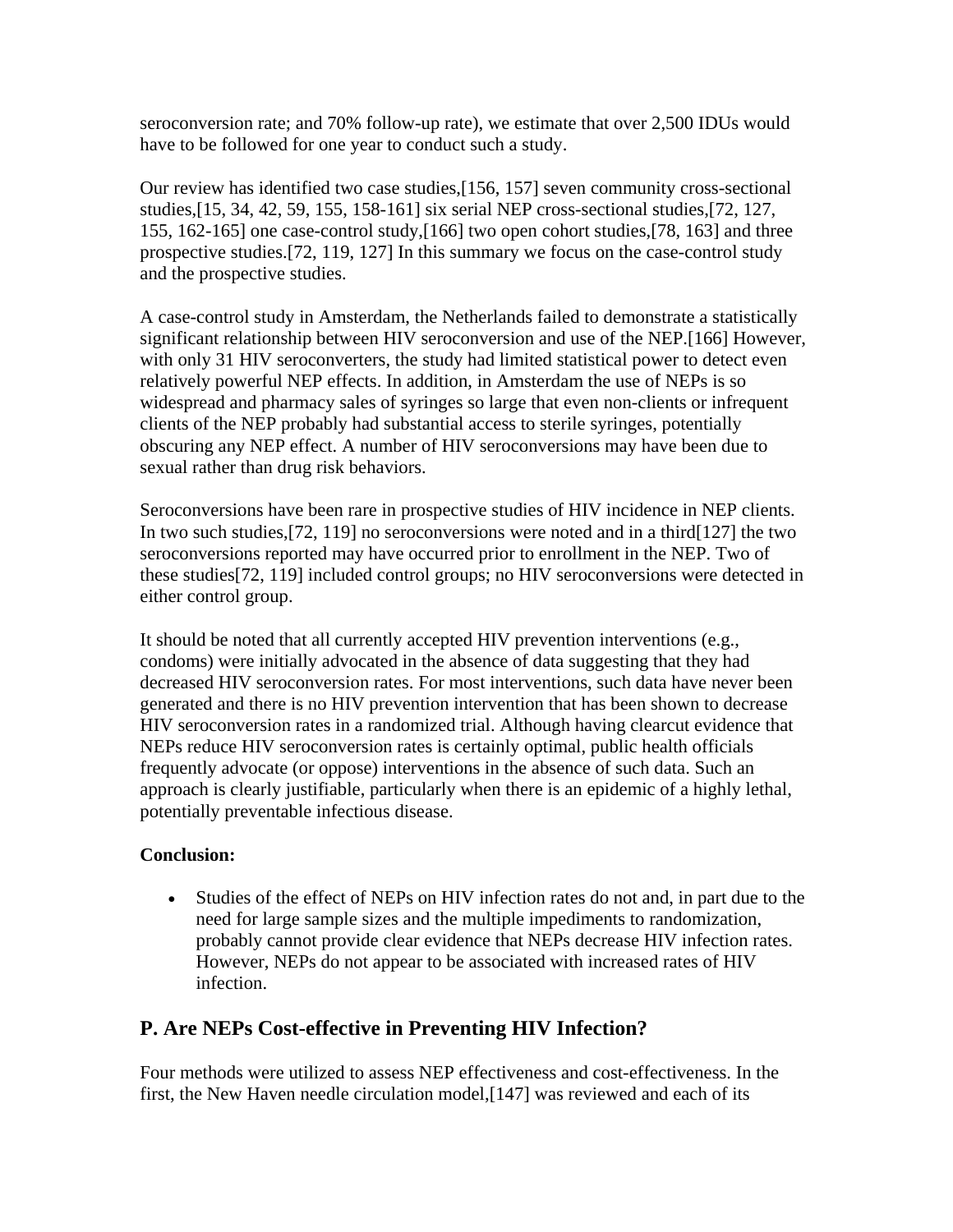assumptions evaluated. Based on this review, we conclude that the model is a significant, innovative, and sound addition to NEP evaluation efforts. Because it does not include estimates of risk behavior change (other than the act of exchanging), it probably underestimates the true impact of NEPs.

In a second model, a simplified version of the circulation model was combined with data collected for this report to estimate NEP effectiveness and cost-effectiveness in four hypothetical cities. HIV incidence in NEP clients is estimated to decline between 17% and 70% in these hypothetical cities. The cost per HIV infection averted ranges between \$12,000 and almost \$100,000.

The third model used self-reported behavior change data from a separate study of IDUs in a city similar to one of the four hypothetical cities. An estimated total of 159 infections in NEP clients, their drug and sex partners, and their children would be prevented over five years at a cost per HIV infection averted of approximately \$3,800.

The fourth model combined descriptions of HIV risk behaviors from the same dataset with the circulation model, and applied them to the same hypothetical city. This model predicts that, over five years, 64 infections in NEP clients, their drug and sex partners, and their children would be prevented at a cost of approximately \$9,400 per HIV infection averted.

#### **Conclusion:**

• Multiple mathematical models of NEP impact support the findings of the New Haven model. These models suggest that NEPs can prevent significant numbers of infections among clients of the programs, their drug and sex partners, and their children. In almost all cases, the cost per HIV infection averted is far below the \$119,000 lifetime cost of treating an HIV-infected person.

# **Q. Recommendations**

The preceding review demonstrates that needle exchange programs can provide a variety of public health services to significant numbers of injecting drug users who continue to inject drugs and who may otherwise not receive these services. Such services can be provided cost-effectively and are associated with diminutions in HIV drug (but not sex) risk behavior. Although the data available are limited, they provide no evidence that needle exchange programs increase the amount of drug use by needle exchange program clients or change overall community levels of injection and non-injection drug use. Any controversy in local communities can be minimized by involving all interested communities in the planning of needle exchange services, both prior to opening the needle exchange program and after it is implemented, to address concerns such as program sites and hours of operation. Needle exchange programs should be conceptualized as an integral part of public health efforts to stem HIV infection among drug users and should be part of a comprehensive approach to drug use, that should also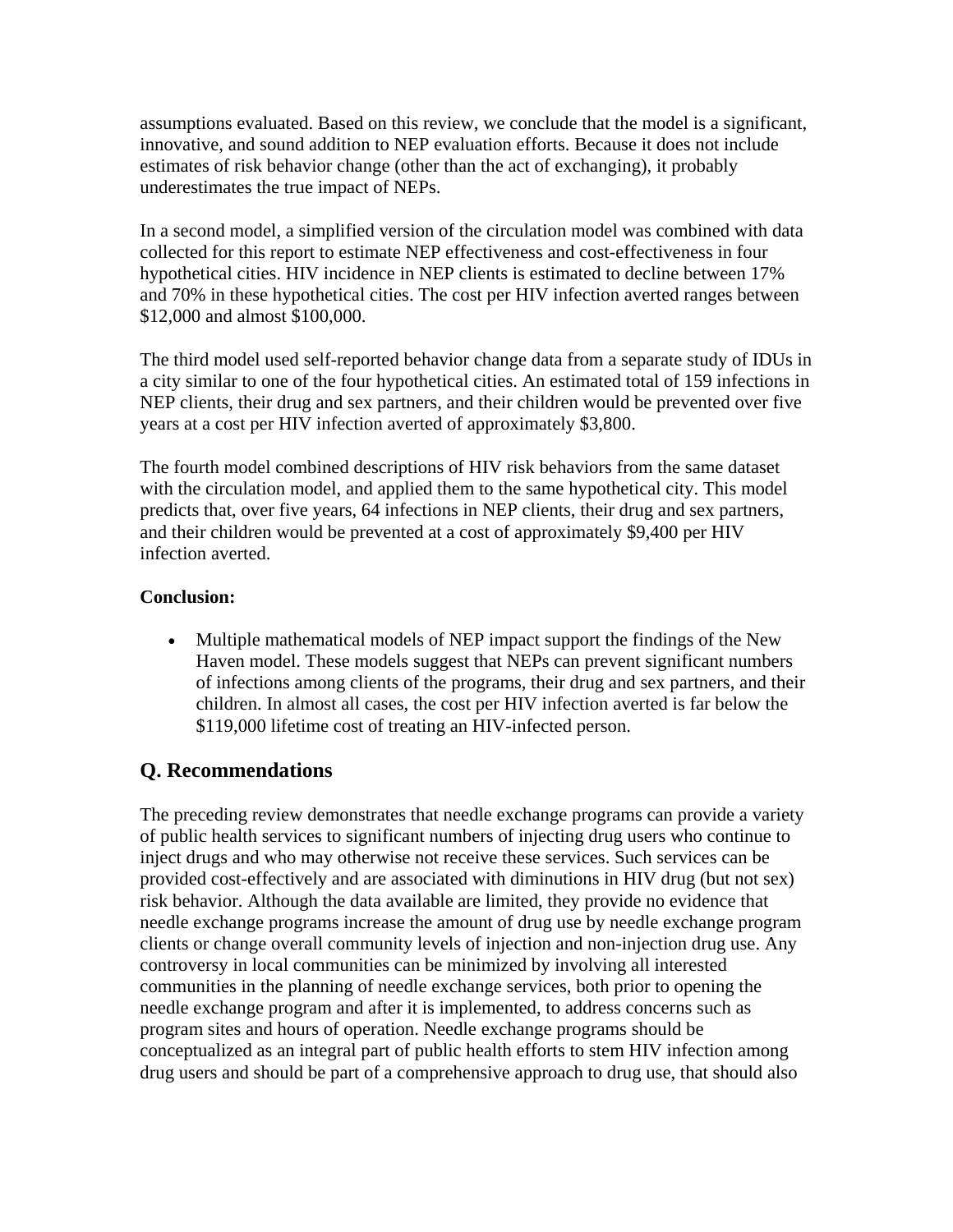emphasize expanded access to drug treatment and school- and community-based interventions to prevent the initiation and continuation of drug use.

Needle exchange programs should be supplemented by the expanded sale of syringes by pharmacists, an approach that has the advantage of protecting client confidentiality while still guaranteeing the client that the syringe obtained is sterile. This is in marked contrast to the situation on the street, where syringes are often repackaged by unscrupulous dealers so as to appear new.[50] However, pharmacy schemes provide a weaker link to other public health services and pharmacists may be reluctant to participate because of concerns about syringe disposal and the effect of injecting drug users' presence on their businesses.

Although the research studies upon which this report's conclusions and recommendations are based cannot definitively prove that needle exchange programs decrease HIV infection rates, four lines of evidence suggest that this is likely. First, needle exchange is an intervention based on the sound theoretical principle of eliminating the item (a contaminated syringe) that transmits infection from one person to another.[147] This is analogous to reducing the number of mosquitoes in an attempt to prevent malaria. Second, there is clear evidence of decreases in HIV drug risk behavior among needle exchange program clients, which should translate into decreased HIV infection rates. Third, hepatitis B infections appear to be reduced by needle exchange programs. Fourth, mathematical modeling by this project and other researchers consistently estimate substantial decreases in HIV transmission rates.

We believe that the data reviewed in this report meet the criteria established by the US Congress for lifting the ban on the use of federal funds for needle exchange program services. Federal law currently requires that "the Surgeon General of the United States [determine] that such programs are effective in preventing the spread of HIV and do not encourage the use of illegal drugs."[102] With new HIV infections in injecting drug users and their offspring occurring daily, the time has arrived for federal, state, and local governments to remove the legal and administrative barriers to increased needle availability and to facilitate the expansion of needle exchange programs in the US.

#### **Recommendations for the federal government**

- The federal government should repeal the ban on the use of federal funds for needle exchange services.
- Substantial federal funds should be committed both to providing needle exchange services and to expanding research into these programs.
- Recommendations for state governments
- State governments in the ten states and the District of Columbia that have prescription laws should repeal these laws.\*
- States should repeal the paraphernalia laws as they apply to syringes.\*\*

\*Prescription laws preclude the purchase of a syringe without a prescription, limiting sterile syringe availability and creating a risk of arrest for needle exchange program staff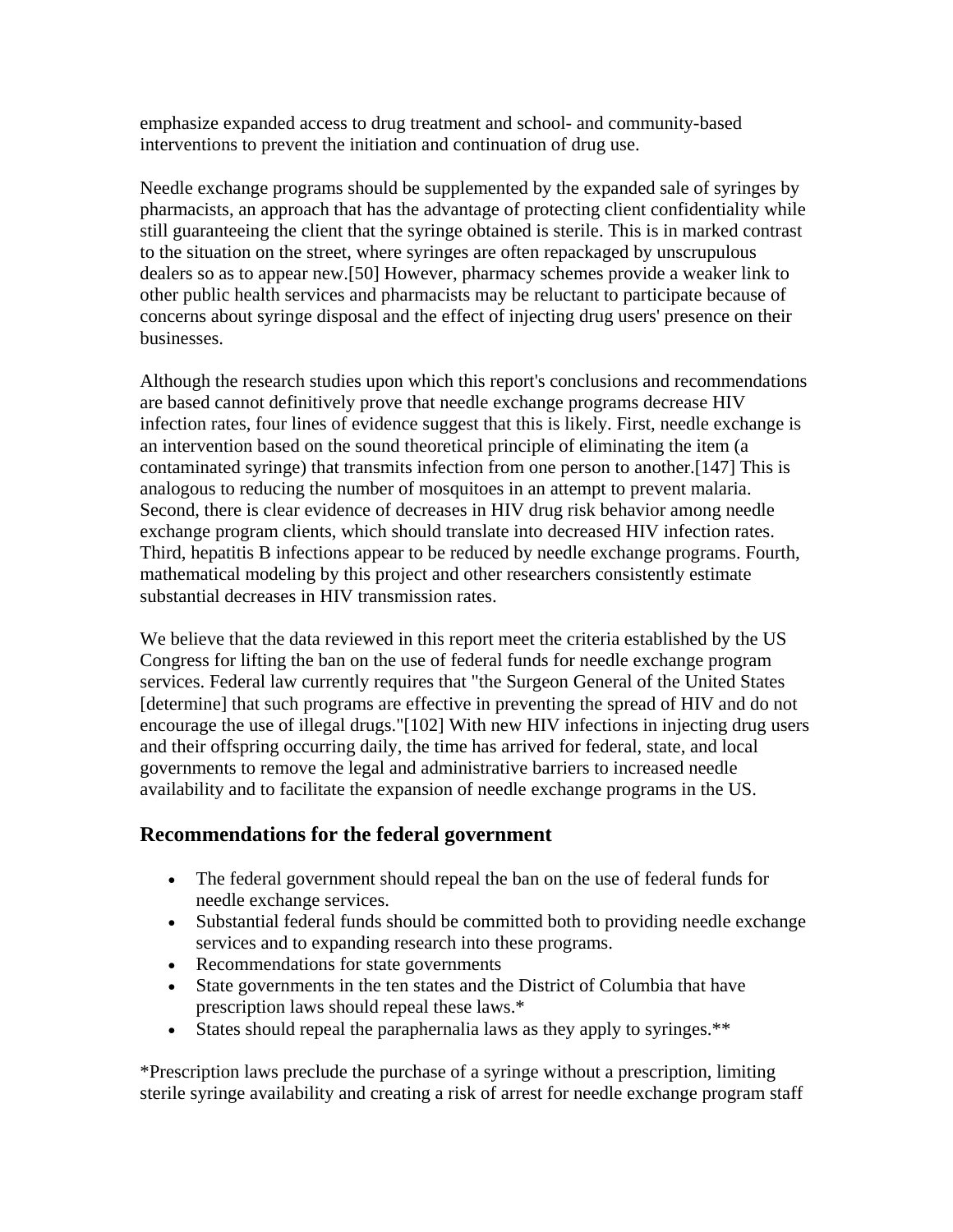and clients.

\*\*Paraphernalia laws exist in 46 states and the District of Columbia and preclude the possession or distribution of syringes except for "legitimate medical purposes." Conviction under a paraphernalia law is a felony or a misdemeanor.

#### **Recommendations for local governments and communities**

- Local governments should enter into discussions with local community groups to develop a comprehensive approach to preventing HIV in injecting drug users, their sex partners, and their offspring. This approach should include needle exchange programs and the expansion of drug treatment services.
- Local communities should seek to further increase sterile syringe availability by encouraging the sale, distribution, or exchange of syringes by pharmacists.

#### **Recommendations for researchers**

Although we believe that the data reviewed in this report are sufficient to support the recommendations listed above, the proposed expansion of needle exchange services in the US will generate additional research questions that will have to be addressed. The implementation of our recommendations should not, however, be delayed pending the results of these studies, many of which will take years to complete. The following are the areas most critical for further research:

- Descriptions of the "kinetics" and determinants of needle use patterns: IDUs' sources of needles, methods of disposal of needles, frequency of needle re-use, and needle-sharing patterns. How do these change when a needle exchange program or other changes in needle availability are implemented?
- Evaluations of "natural experiments" in which needle availability laws change or pharmacists expand the over-the-counter sales of syringes.
- Surveys of pharmacists to determine their willingness to participate in pharmacybased syringe sale, distribution, or exchange and to identify the barriers to their participation.
- Assessments of the effects of design features of needle exchange programs (e.g., administering bodies, site characteristics, opening hours, and program rules) upon process measures of needle exchange programs (e.g., needles distributed, drug treatment referrals, discarding of needles).
- Ethnographic and other qualitative research to assess the factors involved in drug use initiation and in transitions between various routes of drug use.
- Case-control studies of the relationship between use of the needle exchange program and acute hepatitis B, particularly in cities with active surveillance for the infection.
- Large, multicenter case-control studies within existing cohorts of injecting drug users to assess whether use of the needle exchange program is associated with hepatitis B or HIV seroconversion.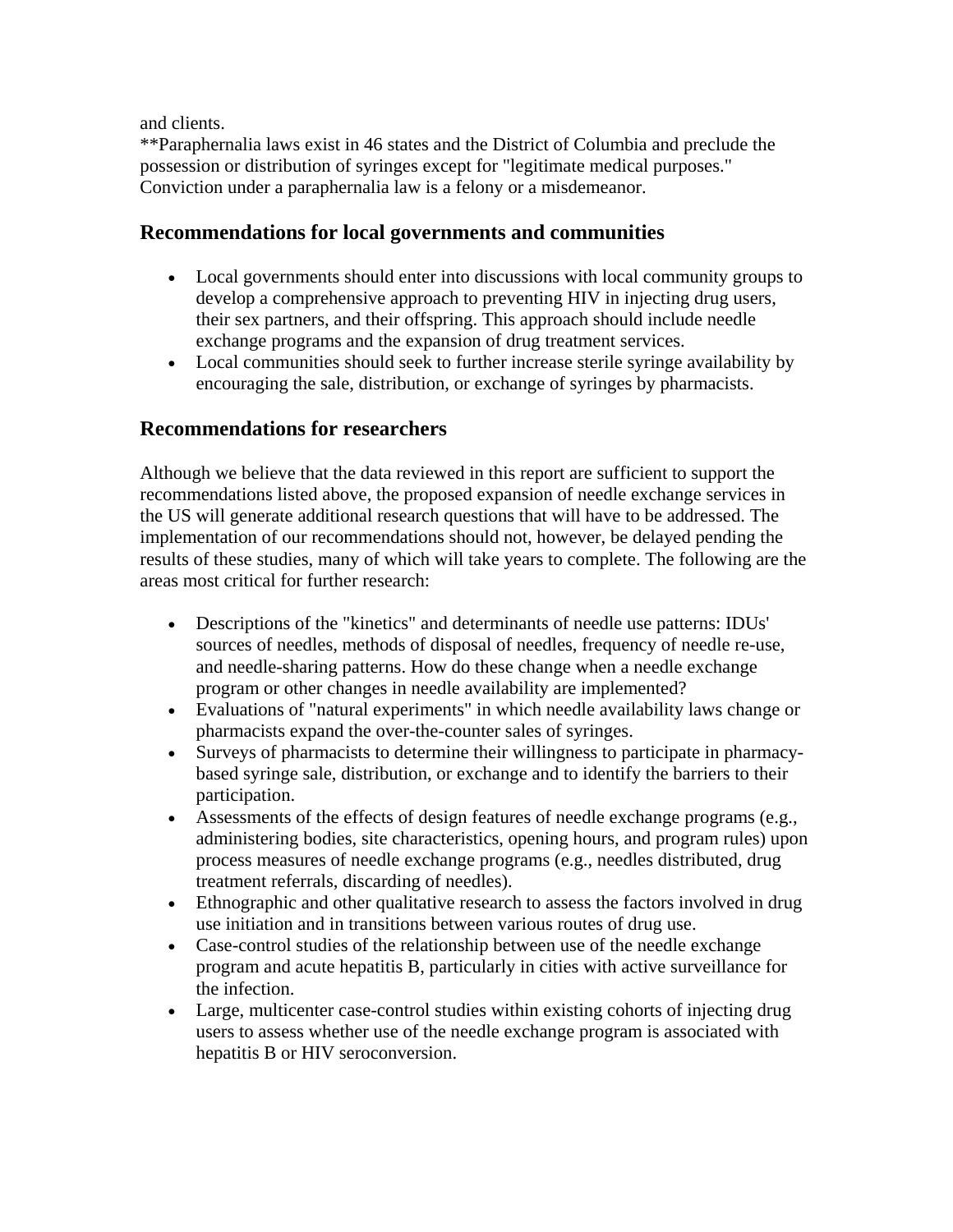• Mathematical modeling using program data and behavior change evaluations to determine which aspects of program design determine effectiveness and costeffectiveness.

#### **References**

1. Anon. National Commission on Acquired Immune Deficiency Syndrome. The twin epidemics of substance abuse and HIV. July, 1991.

2. Miller, H, Turner, C, and Moses, L. AIDS: The second decade. Washington, DC: National Academy Press, 1990.

3. Dondero, T. Human immunodeficiency virus infection in the United States: A review of current knowledge. Morbidity and Mortality Weekly Report. 1987;36:125-174.

4. Turner, C, Miller, H, and Moses, L. AIDS: Sexual behavior and intravenous drug use. Washington, DC: National Academy Press, 1989.

5. Rice, DP, Kelman, S, and Miller, LS. Estimates of economic costs of alcohol and drug abuse and mental illness, 1985 and 1988. Public Health Reports. 1991;106:280-292. 6. Hellinger, F. The lifetime cost of treating a person with HIV. Journal of the American Medical Association. 1993;270:474-478.

7. Anon. Centers for Disease Control. HIV/AIDS surveillance report. January, 1993. 8. Jones, T, Slutsker, L, Frey, B, and Ward, B. AIDS cases associated with injection drug use, United States 1991. In: Final Program and Abstracts of the VIII International Conference on AIDS; 1992; Amsterdam (abstract PoC 4693).

9. Hahn, RA, Onorato, IM, Jones, TS, and Dougherty, J. Prevalence of HIV infection among intravenous drug users in the United States. Journal of the American Medical Association. 1989;261:2677-2684.

10. Jones, TS, Allen, DM, Onorato, IM, Petersen, LR, Dondero, TJJ, and Pappaioanou, M. HIV seroprevalence surveys in drug treatment centers. Public Health Reports. 1990;106:280-292.

11. Allen, DM, Onorato, IM, and Green, TA. HIV infection in intravenous drug users entering drug treatment, United States, 1988-1989. American Journal of Public Health. 1992;82:541-546.

12. Anon. Confronting AIDS: Update. Washington, DC: National Academy Press, 1988. 13. Schilling, R, Schinke, S, Nichols, S, et al. Developing strategies for AIDS prevention research with black and Hispanic drug users. Public Health Reports. 1989;104:2-11. 14. Sorensen, JL, Wermuth, LA, Gibson, DR, Choi, K-H, Guydish, JR, and Batki, SL. Preventing AIDS in drug users and their sexual partners. New York: The Guilford Press, 1991.

15. Watters, J, Cheng, Y, Segal, M, Lorvick, J, Case, P, and Carlson, J. Epidemiology and prevention of HIV in intravenous drug users in San Francisco, 1986-1989. In: Final Program and Abstracts of the VI International Conference on AIDS; 1990; San Francisco (abstract FC 106).

16. Chaisson, RE, Osmond, D, Moss, AR, Feldman, HW, and Bernacki, P. HIV, bleach and needle sharing (letter). The Lancet. 1987;i:1430.

17. Wiley, J, and Samuel, M. Prevalence of HIV infection in the USA. AIDS. 1989;3 (Suppl. 1):71-78.

18. Watters, JK. A street-based outreach model of AIDS prevention for intravenous drug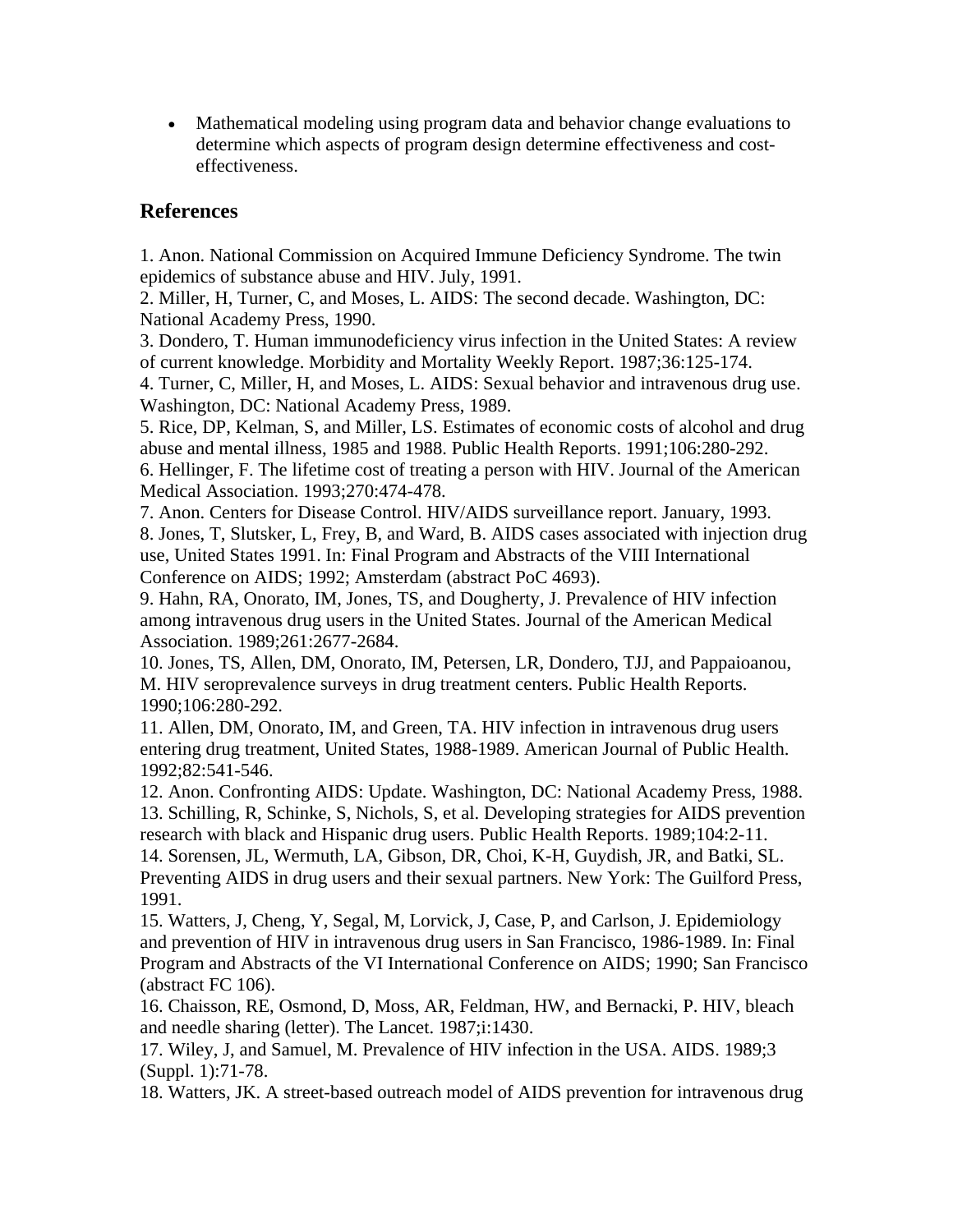users: Preliminary evaluation. Contemporary Drug Problems. 1987;14:411-423. 19. Jackson, JF, Rotkiewicz, LG, Quinones, MA, and Passannante, MR. A coupon program for drug treatment and AIDS education. International Journal of the Addictions. 1989;24:1035-1051.

20. Curran, JW, Scheckel, LW, and Millstein, RA. Centers for Disease Control, Center for Substance Abuse and Treatment, and National Institute on Drug Abuse. HIV/AIDS Prevention Bulletin. April 19, 1993.

21. Donoghoe, MC, Stimson, GV, and Dolan, KA. Syringe exchange in England: An overview. London: The Tufnell Press, 1992.

22. Des Jarlais, DC, Friedman, SR, and Ward, TP. Harm reduction: A public health response to the AIDS epidemic among injecting drug users. Annual Review of Public Health. 1993;14:413-450.

23. Gostin, L. The interconnected epidemics of drug dependency and AIDS. Harvard Civil Rights-Civil Liberties Law Review. 1991;26:113-184.

24. Espinoza, P, Bouchard, I, and Ballian, P. Has the open sale of syringes modified the syringe exchanging habits of drug addicts? In: Final Program and Abstracts of the IV International Conference on AIDS; 1988; Stockholm (abstract 8522).

25. Ingold, FR, and Ingold, S. The effects of the liberalization of syringe sales on the behaviour of intravenous drug users in France. Bulletin on Narcotics. 1989;41:67-81. 26. Valleroy, L, Weinstein, B, Groseclose, S, Kassler, W, and Jones, S. Evaluating the impact of a new needle/syringe law: Surveillance of needle/syringe sales at Connecticut pharmacies. In: Final Program and Abstracts of the IX International Conference on AIDS; 1993; Berlin (abstract PO-C24-3189).

27. Anon. Impact of new legislation on needle and syringe purchase and possession-Connecticut, 1992. Morbidity and Mortality Weekly Report. 1993;42:145-148.

28. Nelson, KE, Vlahov, D, Cohn, S, Lindsay, A, Solomon, L, and Anthony, JC. Human immunodeficiency virus infection in diabetic intravenous drug users. Journal of the American Medical Association. 1991;266:2259-2261.

29. Compton, W, Cottler, L, Decker, S, Mager, D, and Stringfellow, R. Legal needle buying in St. Louis. American Journal of Public Health. 1992;82:595-596.

30. Lawrence, D, Lawrence, M, Atkinson, W, Risi, G, and Lauro, A. Needle-sharing among intravenous drug users in New Orleans. Journal of the Louisiana State Medical Society. 1991;143:18-21.

31. MSJ Keys Young. AIDS Bureau, New South Wales Health Department. Fitpacks evaluation study. March, 1992.

32. Glanz, A, Byrne, C, and Jackson, P. Role of community pharmacies in prevention of AIDS among injecting drug misusers: Findings of a survey in England and Wales. British Medical Journal. 1989;299:1076-9.

33. Jones, EM. Barnet Health Authority. A study of pharmacists' attitudes to a needle and syringe availability scheme in Barnet. November, 1989.

34. Tsai, R, Goh, EH, Webeck, P, and Mullins, J. Prevention of human immunodeficiency virus infection among intravenous drug users in New South Wales, Australia: The needles and syringes distribution programme through retail pharmacies. Asia-Pacific Journal of Public Health. 1988;2:245-251.

35. Millar, T. The Drugs and HIV Monitoring Unit, Mersey Regional Health Authority. Pharmacies and syringe exchange in Liverpool. October, 1989.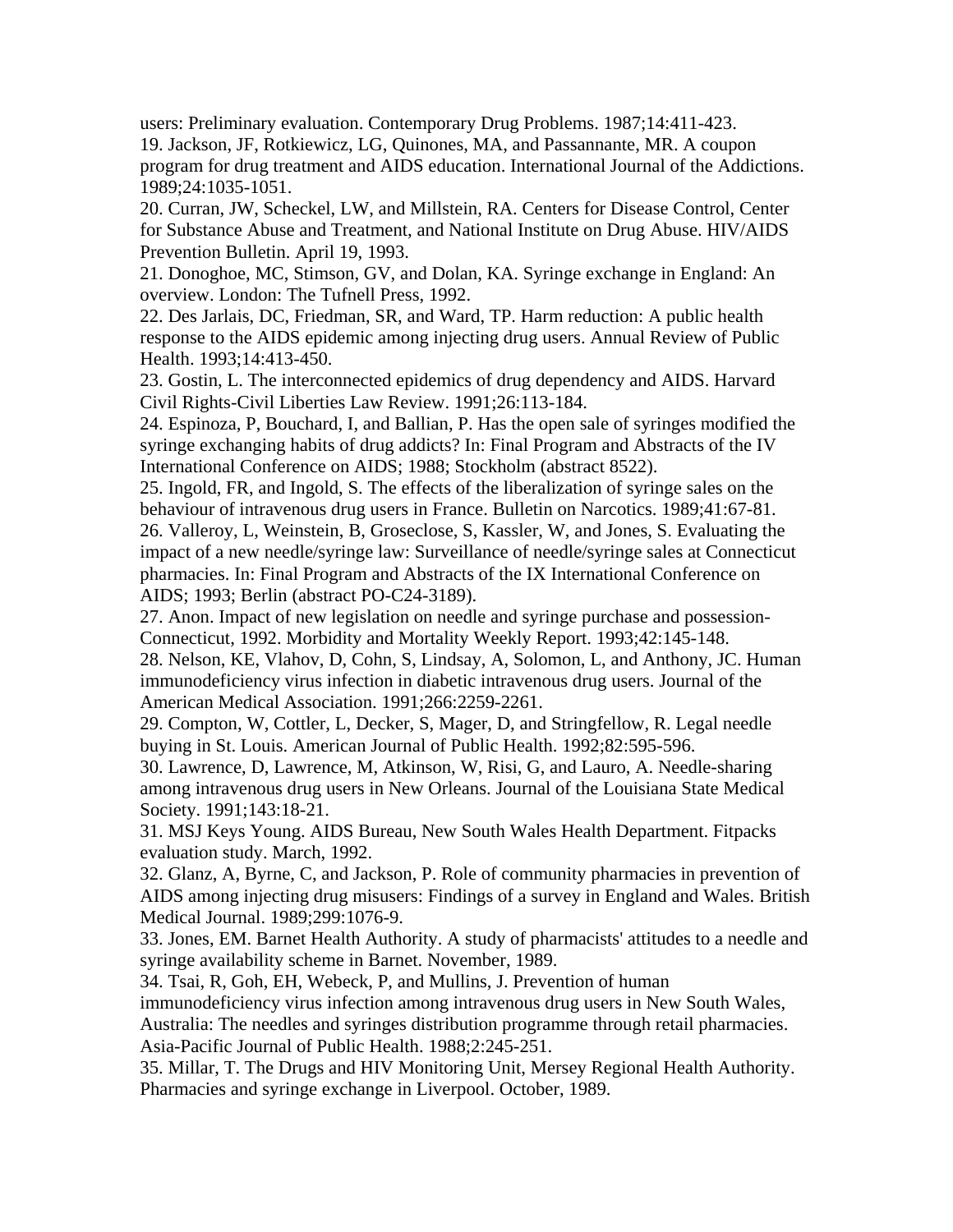36. Stimson, GV, Keene, J, Parry-Langdon, N, and Jones, S. Centre for Research on Drugs and Health Behaviour. Evaluation of the syringe exchange programme in Wales, 1990-91: Final report to Welsh office. December, 1991.

37. De Muynck, G, and Todts, S. Pharmacists and IVDU: Possibilities for prevention. In: Final Program and Abstracts of the VI International Conference on AIDS; 1990; San Francisco (abstract SC 734).

38. Mullins, RM. Needles and syringes for IVDUs. The Medical Journal of Australia. 1990;152:672.

39. Jones, TS, Gleghorn, AA, Doherty, MC, and Vlahov, D. How injecting drug users (IDUs) in Baltimore, Maryland acquire and use needles and syringes for drug injection. In: Final Program and Abstacts of the IX International Conference on AIDS; 1993; Berlin (abstract PO-C24-3190).

40. Calsyn, DA, Saxon, AJ, Freeman, G, and Whittaker, S. Needle-use practices among intravenous drug users in an area where needle purchase is legal. AIDS. 1991;5:187-193. 41. Hopkins, W. Needle sharing and street behavior in response to AIDS in New York City. NIDA Research Monograph. 1988;80:18-27.

42. Millson, P, Myers, T, Rankin, J, et al. Trends in HIV seroprevalence and risk behaviour in IDUs in Toronto, Canada. In: Final Program and Abstracts of the IX International Conference on AIDS; 1993; Berlin (abstract PO-C15-2936).

43. Donoghoe, MC, Dolan, KA, and Stimson, GV. The Centre for Research on Drugs and Health Behaviour. The national syringe exchange monitoring study: Interim report on client characteristics and baseline risk behaviour of clients in England, April to September 1989. May, 1990.

44. Michael Farrell (interview). London, July 14, 1992.

45. Lungley, S, and Baker, M. The needle and syringe exchange scheme in operation. Wellington: New Zealand Department of Health, 1990.

46. Roggli, C. Flash-HIV prevention amongst socially integrated intravenous drug users. In: Final Program and Abstracts of the IX International Conference on AIDS; 1993; Berlin (abstract PO-C24-3195).

47. Zubia, L, Menoyo, C, Elizalde, B, Urzelai, A, Saenz de Buruage, J, and Zulaica, D. The anti-AIDS kit-two years' experience. In: Final Program and Abstracts of the VIII International Conference on AIDS; 1992; Amsterdam (abstract PoD 5096).

48. Friedrichs, C, and Michels, I. The availability of sterile syringes in the Federal Republic of Germany and the offer by AIDS-service organizations and drug counselling centres for an exchange of syringes. In: Final Program and Abstracts of the VI International Conference on AIDS; 1990; San Francisco (abstract 3069).

49. Sin Lee Chong (interview and site observation). Tacoma, WA, August 3, 1992. 50. Des Jarlais, DC, and Hopkins, W. "Free" needles for intravenous drug users at risk for AIDS: Current developments in New York City (letter). New England Journal of Medicine. 1985;313:1476.

51. Leicht, A. Characteristics and HIV-infection of users of syringe vending-machines and exchange programs in Berlin/Germany. In: Final Program and Abstacts of the IX International Conference on AIDS; 1993; Berlin (abstract PO-D17-3931).

52. Agnoletto, V. Street work and syringe exchange machines as complementary stategies for HIV harm reduction among active drug users: An Italian model. In: Final Program and Abstacts of the IX International Conference on AIDS; 1993; Berlin (abstract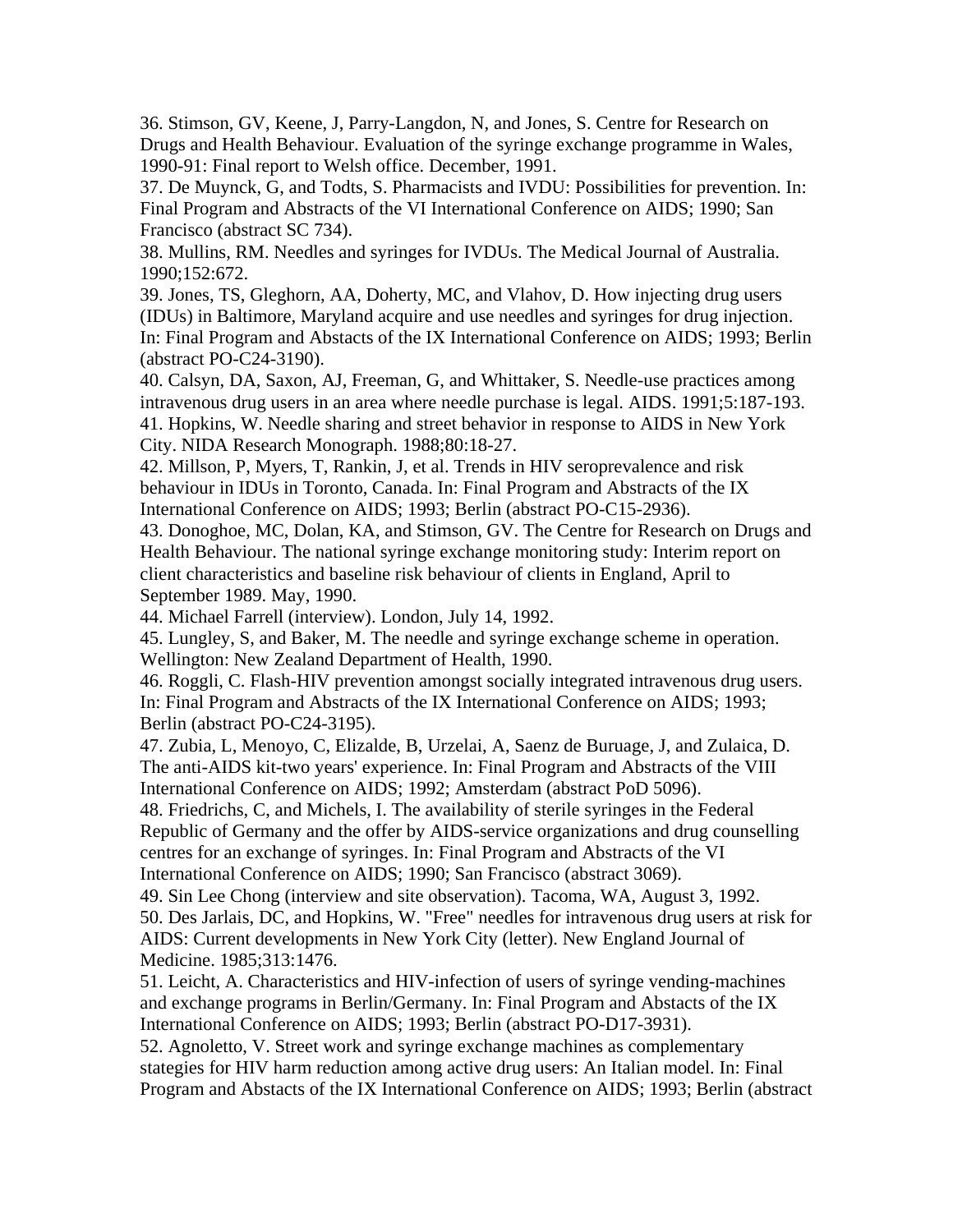WS-D09-4).

53. Stimson, G, Dolan, K, Donoghoe, M, and Lart, R. The future of UK syringe exchange. The International Journal on Drug Policy. 1990;2:14-17.

54. Eelco Otter (interview). Amsterdam, July 17, 1992.

55. Scrimshaw, S, and Hurtado, E. UCLA Latin American Center. Rapid assessment procedure for nutrition and primary health care. 1987.

56. Buning, EC. Effects of Amsterdam needle and syringe exchange. The International Journal of the Addictions. 1991;26:1303-1311.

57. Joe McGrath and Jon Parker (interview). Boston, MA, August 13, 1992.

58. Anon. U.S. General Accounting Office. Needle exchange programs: Research suggests promise as an AIDS prevention strategy. March 23, 1993.

59. Anon. Department of Health, State of Hawaii. Needle exchange evaluation report. January 1, 1992.

60. Anon. Seattle-King County Department of Public Health. Update of the Seattle-King County needle exchange program. March, 1992.

61. Hagan, H, Des Jarlais, D, Purchase, D, Reid, T, and Friedman, SR. The Tacoma syringe exchange. Journal of Addictive Diseases. 1991;10:81-88.

62. Kaplan, E, O'Keefe, E, and Heimer, R. Evaluating the New Haven needle exchange program (NEP). In: Final Program and Abstracts of the VII International Conference on AIDS; 1991; Florence (abstract WC 3286).

63. Whynot, E. DEYAS. Needle exchange programme 9th quarterly report. July 17, 1991.

64. Anon. Office of Technology Assessment. The effectiveness of drug abuse treatment: Implications for controlling AIDS/HIV infection. 1990.

65. Hartgers, C, Buning, EC, van Santen, GW, Verster, AD, and Coutinho, RA. The impact of the needle and syringe-exchange programme in Amsterdam on injecting risk behaviour. AIDS. 1989;3:571-576.

66. Hartgers, C, van Ameijden, E, van den Hoek, J, and Coutinho, R. Needle sharing and participation in the Amsterdam syringe exchange among HIV-seronegative injecting drug users. Public Health Reports. 1992;107:675-681.

67. Keene, J, Stimson, GV, and Jones, SG. Modifying urban models of syringe-exchange for rural practice: A case study in Wales, UK. In: Final Program and Abstracts of the VIII International Conference on AIDS; 1992; Amsterdam (abstract PoC 4293).

68. Stimson, GV, Alldritt, LJ, Dolan, KA, Donoghoe, MC, and Lart, RA. The Centre for Research on Drugs and Health Behaviour. Injecting equipment exchange schemes: Final report. 1988.

69. Klee, H, Faugier, J, Hayes, C, and Morris, J. The sharing of injecting equipment among drug users attending prescribing clinics and those using needle-exchanges. British Journal of Addiction. 1991;86:217-223.

70. Frischer, M, and Elliott, L. Discriminating needle exchange attenders from nonattenders. British Journal of Addiction. 1993;88:681-687.

71. Elliott, L, and Taylor, A. Comparison of changes in needle sharing between attenders and non-attenders of needle exchanges. In: Final Program and Abstracts of the IX International Conference on AIDS; 1993; Berlin (abstract PO-D08-3624).

72. Dolan, K, Donoghoe, M, Jones, S, and Stimson, G. The Centre for Research on Drugs and Health Behaviour. A cohort study of syringe exchange clients and other drug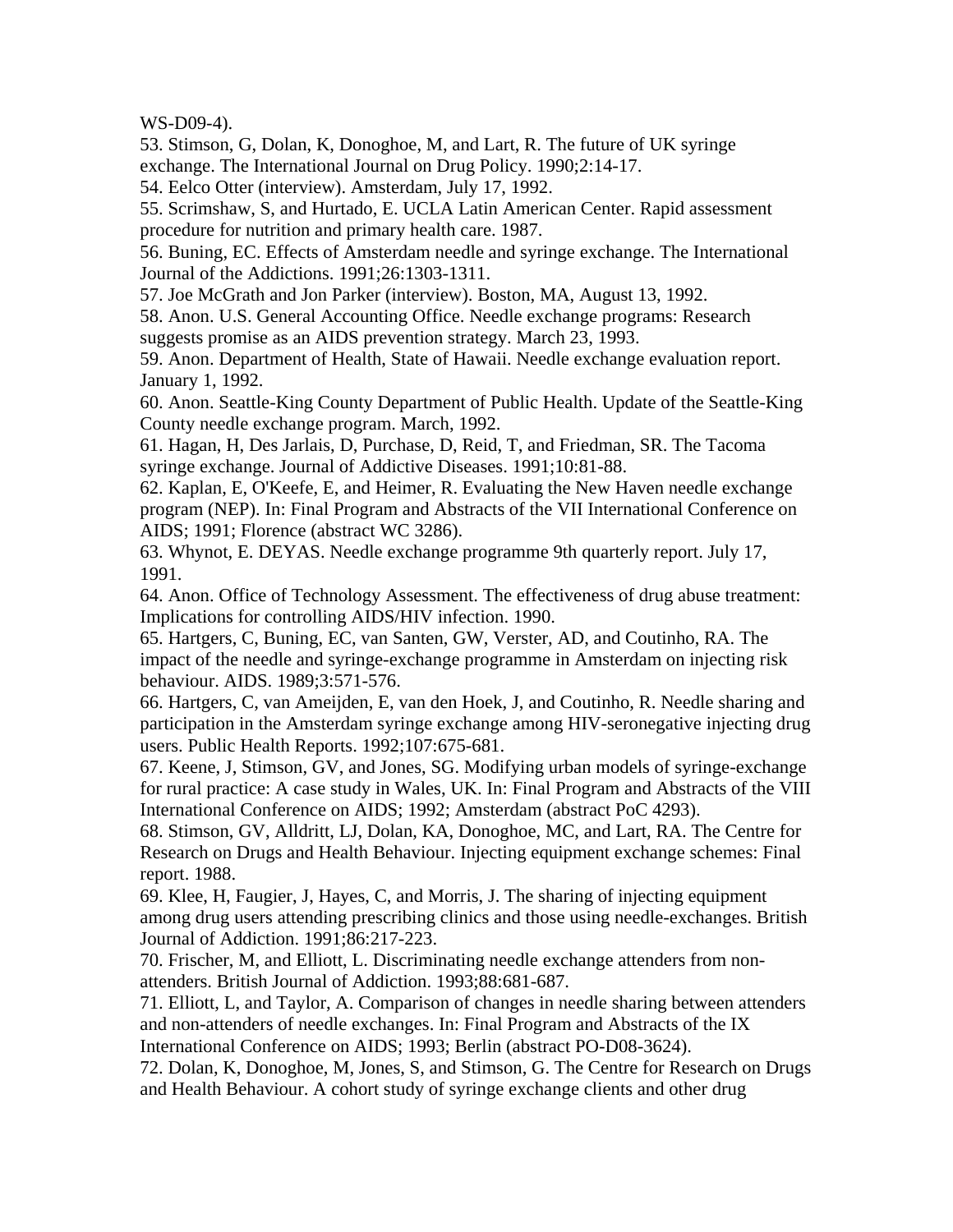injectors in England, 1989 to 1990. April, 1991.

73. Millson, P, Coates, R, Rankin, J, et al. National Health Research and Development Proposal. Evaluation of a programme to prevent human immunodeficiency virus transmission in injection drug users in Toronto. September 10, 1992.

74. Harris, N, McGough, J, Shapiro, E, Fields, J, and Weiss, N. The impact of a syringeexchange program on HIV-associated sexual behavior among drug injectors in Seattle, Washington, USA. In: Final Program and Abstracts of the IX International Conference on AIDS; 1993; Berlin (abstract PO-C24-3179).

75. Harris, N, McGough, J, Shapiro, E, Fields, J, and Weiss, N. The impact of a syringeexchange program on drug injection behavior associated with HIV in Seattle,

Washington, USA. In: Final Program and Abstracts of the IX International Conference on AIDS; 1993; Berlin (abstract PO-C24-3178).

76. Watters, J, and Cheng, Y. Syringe exchange in San Francisco: Preliminary findings. In: Final Program and Abstracts of the VII International Conference on AIDS; 1991; Florence (abstract ThC 99).

77. Watters, JK, and Case, P. Preliminary study of an illicit needle exchange program in San Francisco. In: American Public Health Association Annual Meeting; 1989; Chicago (presentation).

78. Des Jarlais, DC, and Maynard, H. AmFAR. Evaluation of needle exchange program on HIV risk behaviors: Supplemental final report. September 8, 1992.

79. Joseph, SC. A bridge to treatment: The needle exchange pilot program in New York City. AIDS Education and Prevention. 1989;1:340-345.

80. Hagan, H, Des Jarlais, DC, Purchase, D, Reid, TR, and Friedman, SR. Lower HIV seroprevalence, declining HBV and safer injection in relation to the Tacoma syringe exchange. In: Final Program and Abstracts of the VII International Conference on AIDS; 1991; Florence (abstract WC 3291).

81. Van den Hoek, JA, Van Haastrecht, HJ, and Coutinho, RA. Risk reduction among intravenous drug users in Amsterdam under the influence of AIDS. American Journal of Public Health. 1989;79:1355-1357.

82. Anon. Bush blasts televised trials, free condoms. San Francisco Chronicle. December 18, 1991.

83. Martinez, R. Letter to Daley, RM. July 13, 1992.

84. Boodman, SG. NY `needle exchange': Curbing AIDS or condoning drug use? Washington Post. March 6, 1989.

85. Des Jarlais, DC, and Stepherson, B. History, ethics, and politics in AIDS prevention research (editorial). American Journal of Public Health. 1991;81:1393-1394.

86. Olszewski, L. S.F. health official calls needle-trade program `genocide'. San Francisco Chronicle. March 14, 1989.

87. Dalton, HL. AIDS in blackface. Daedalus. 1989;118:205-227.

88. Anon. Hollander, Cohen, McBride Associates. Maryland telephone survey. (unpublished material) November, 1985.

89. Anon. The Roper Center for Public Opinion Research. Connecticut telephone survey. (unpublished material) March, 1987.

90. Anon. Survey Research Center, University of Utah. Utah telephone survey. (unpublished material) May, 1989.

91. Anon. Newsday. New York City telephone survey. (unpublished material) February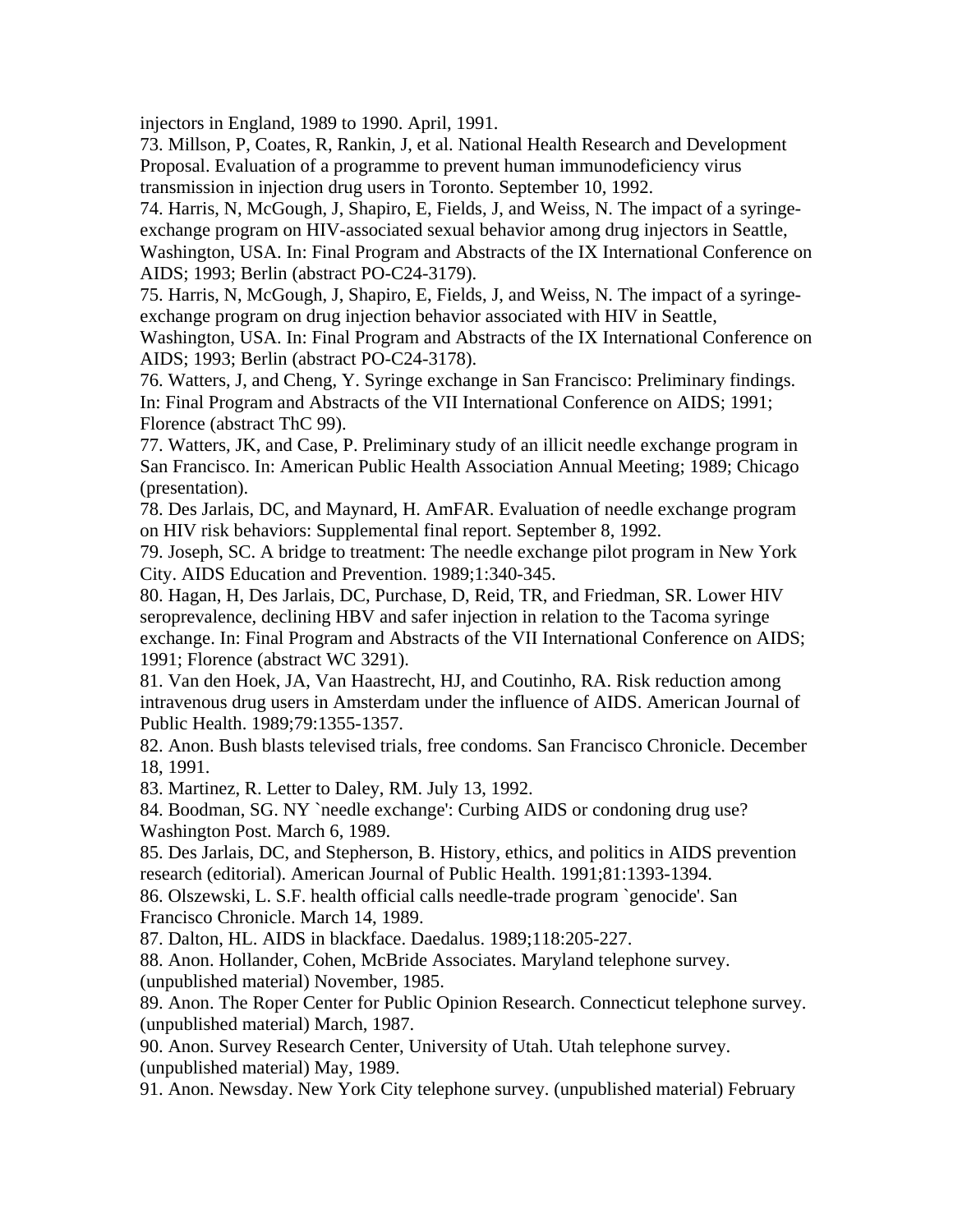19, 1989.

92. Anon. Northeast Research. Connecticut telephone survey. (unpublished material) May, 1989.

93. Anon. Media General/Associated Press. National telephone survey. (unpublished material) May 13, 1989.

94. Anon. Bannon Research. Massachusetts telephone survey, Politics Poll "Media #6". (unpublished material) January, 1990.

95. Anon. Talmey-Drake Research Strategy, Inc. Denver telephone survey. (unpublished material) June, 1991.

96. Anon. Poll on AIDS concerns. The Arizona Republic. January 21, 1993.

97. Lavrakas, PJ. Northwestern University Survey Laboratory. Chicagoans' knowledge about and attitudes towards AIDS. March, 1990.

98. Brunswick, A. Longitudinal Harlem Health Study, NIDA research grant R01- DA05142. (unpublished material) April, 1991.

99. Thomas, SB, and Quinn, SC. Understanding the attitudes of Black Americans. In: Stryker, J, and Smith, MD. Dimensions of HIV revention: Needle exchange. Menlo Park, CA: Henry J. Kaiser Family Foundation, 1993:99-128.

100. Eskenazi, S. Poll gives support to needle exchange. News Tribune. February 6, 1989.

101. Anon. Washington State Department of Health, HIV/AIDS Program. General population KAB survey report. October, 1991.

102. Anon. General Provisions of the Department of Labor, Health and Human Services, and Education and Related Agencies Appropriations Act (P.L. 102-321), 1993.

103. Guydish, J, Bucardo, J, Young, M, Woods, W, Grinstead, O, and Clark, W.

Evaluating needle exchange: Are there negative effects? AIDS. 1993;7:871-876.

104. Hser, T-I, Anglin, MD, Wickens, TD, Brecht, M-L, and Homer, J. National Institute of Justice. Techniques for the estimation of illicit drug use prevalence: An overview of relevant issues. May, 1992.

105. Rod Sorge (interview). New York, NY, August 25, 1992.

106. Schwartzkoff, J. Department of Health. Evaluation of the New South Wales needle and syringe exchange program. November, 1989.

107. Oliver, KJ, Friedman, SR, Maynard, H, Magnuson, L, and Des Jarlais, DC. Impact of a needle exchange program on potentially infectious syringes in public places. Journal of Acquired Immune Deficiency Syndromes. 1992;5:534.

108. Anon. Toronto Department of Public Works and the Environment-Operations Section. Needles/syringes collected through the GTNOTS campaign. (unpublished material) June 30, 1992.

109. Verster, A. Municipal Health Service, Department of Public Health. Seven years of needle and syringe exchange in Amsterdam. July, 1992.

110. Ellenberg, SS. Special report: Randomization designs in comparative clinical trials. The New England Journal of Medicine. 1984;310:1404-1408.

111. Des Jarlais, D, and Friedman, S. Research. In: Stryker, J, and Smith, M. Dimensions of HIV prevention: Needle exchange. Menlo Park, CA: The Henry J. Kaiser Family Foundation, 1993:63-75.

112. Clark, G, Bucardo, J, Guydish, J, Hoffman, S, and Young, M. HIV seroprevalence and risk among needle exchange clients in San Francisco. In: Final Program and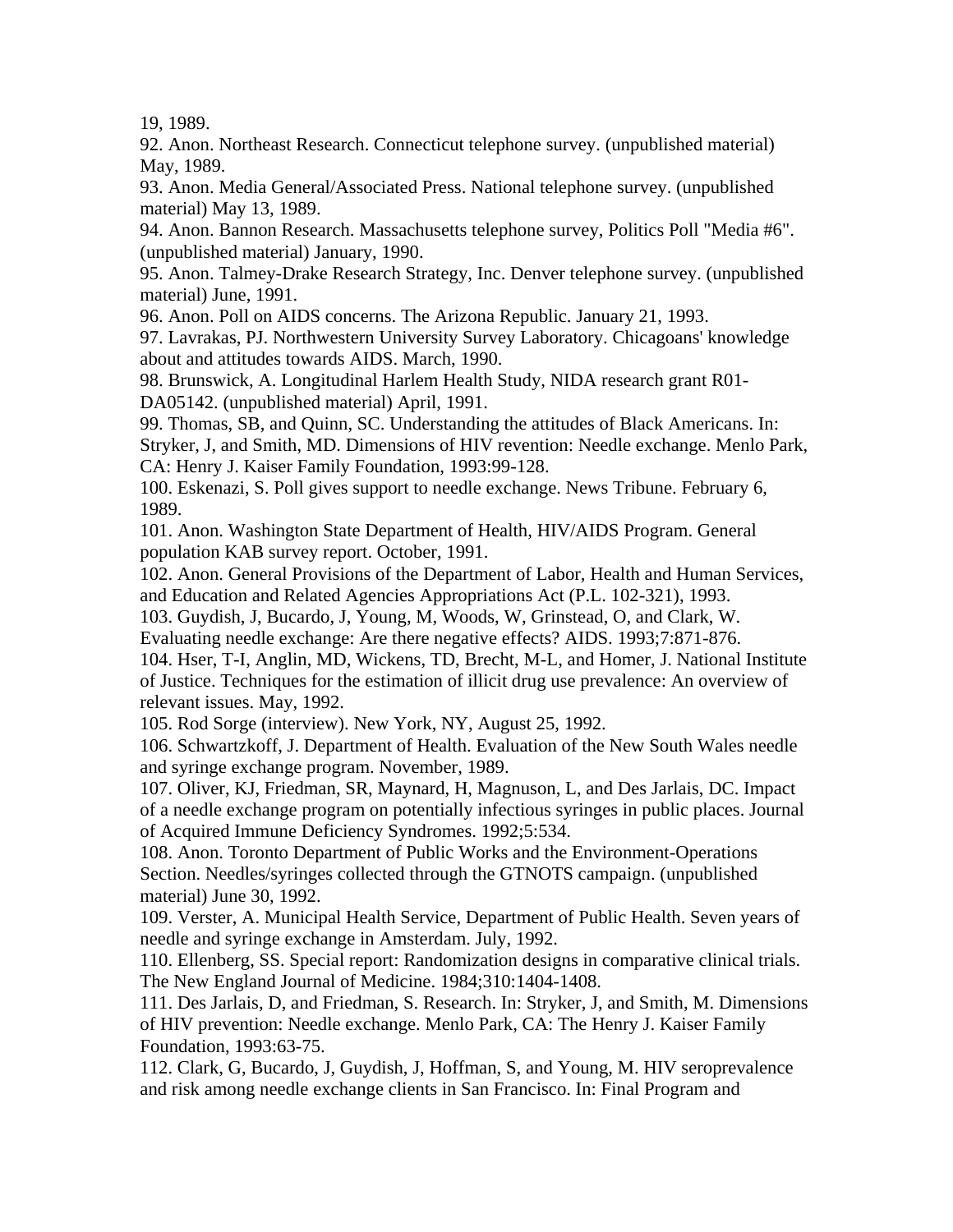Abstracts of the IX International Conference on AIDS; 1993; Berlin (abstract PO-C15- 2924).

113. Elliott, L, and Frischer, M. What distinguishes needle exchange attenders from nonattenders? In: Final Program and Abstracts of the VIII International Conference on AIDS; 1992; Amsterdam (abstract PoD 5076).

114. Van Ameijden, EJC, van den Hoek, JAR, and Coutinho, RA. A major decline in risk behavior over 6 years among IDUs. In: Final Program and Abstracts of the IX International Conference on AIDS; 1993; Berlin (abstract WS-C21-2).

115. Guydish, J, Abramowitz, A, Woods, W, Newmeyer, J, Clark, G, and Sorensen, J. Sharing needles: Risk reduction among intravenous drug users in San Francisco. In: Final Program and Abstracts of the V International Conference on AIDS; 1989; Montreal (abstract ThDP 34).

116. Feldman, H, Biernacki, P, Knapp, T, and Margolis, E. Modification of needle use in out-of-treatment intravenous drug users. In: Final Program and Abstracts of the V International Conference on AIDS; 1989; Montreal (abstract ThDP 62).

117. Van Haastrecht, H, Van den Hoek, J, Bardoux, C, Leentvaar-Kuypers, A, and Coutinho, R. The course of the HIV epidemic among intravenous drug users in Amsterdam, the Netherlands. American Journal of Public Health. 1991;81:59-62. 118. Paone, D, Des Jarlais, DC, Caloir, S, and Friedmann, P. AIDS risk reduction behaviors among participants of syringe exchange programs in New York City, USA. In: Final Program and Abstracts of the IX International Conference on AIDS; 1993; Berlin (abstract PO-C24-3188).

119. Hagan, H, Des Jarlais, DC, Friedman, SR, Purchase, D, and Bell, T. Oral presentation. In: Kaiser Foundation Conference; 1992; Menlo Park, CA (presentation). 120. Hagan, H, Des Jarlais, DC, Purchase, D, Friedman, SR, Reid, T, and Bell, TA. Tacoma-Pierce County Health Department. An interview study of participants in the Tacoma, Washington syringe exchange. January, 1993.

121. Ljungberg, B, Christensson, B, Tunving, K, et al. HIV prevention among injecting drug users: Three years of experience from a syringe exchange program in Sweden. Journal of Acquired Immune Deficiency Syndromes. 1991;4:890-895.

122. Oliver, K, Friedman, SR, Maynard, H, and Des Jarlais, DC. Behavioral impact of the Portland syringe exchange program: Some preliminary results. In: Third National AIDS Demonstration Research Conference; 1991; (presentation).

123. Oliver, K, Friedman, S, Maynard, H, Des Jarlais, D, and Fleming, D. Comparison of behavioral impacts of syringe exchange, and community impacts of an exchange. In: Final Program and Abstracts of the VIII International Conference on AIDS; 1992; Amsterdam (abstract PoC 4284).

124. Donoghoe, MC, Stimson, GV, Dolan, K, and Alldritt, L. Changes in HIV risk behavior in clients of syringe-exchange schemes in England and Scotland. AIDS. 1989;3:267-272.

125. Stimson, G, Donoghoe, M, and Dolan, K. Changes in HIV risk behavior in drug injectors attending syringe-exchange projects in England and Scotland. In: Final Program and Abstracts of the V International Conference on AIDS; 1989; Montreal (abstract WAP 108).

126. Donoghoe, M, Dolan, K, and Stimson, G. Changes in injectors' HIV risk behavior and syringe supply in UK 1987-90. In: Final Program and Abstracts of the VII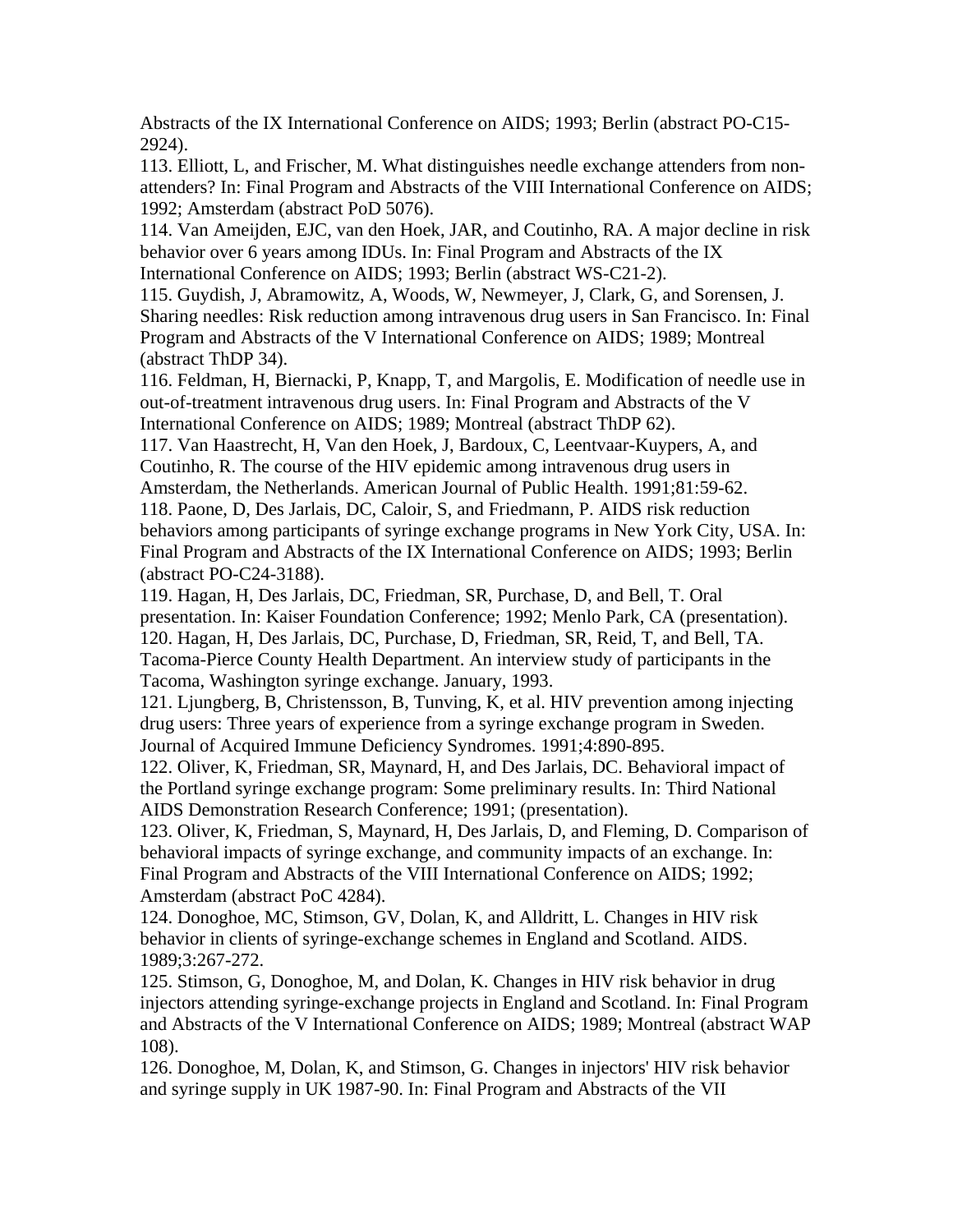International Conference on AIDS; 1991; Florence (abstract ThC 45).

127. Hart, GJ, Carvell, ALM, Woodward, N, Johnson, AM, Williams, P, and Parry, JV. Evaluation of needle exchange in central London: Behaviour change and anti-HIV status over one year. AIDS. 1989;3:261-265.

128. Martinez, R. Needle exchange programs: Are they effective? ONDCP Bulletin. 1992;7:1-7.

129. Gibson, D, Guydish, J, Wraxall, B, Blake, E, Clark, G, and Case, P. Using forensic techniques to verify self-reports of needle-sharing. AIDS. 1991;5:1149-50.

130. Guydish, J, Clark, G, Garcia, D, Yee, J, Greenspan, J, and Hearst, N. Detecting HIV antibodies in needle exchange syringes (letter). AIDS. 1992;6:739-740.

131. Wolk, J, Wodak, A, Guinan, J, et al. HIV seroprevalence in syringes of intravenous drug users using syringe exchanges in Sydney, Australia, 1987. In: Final Program and Abstracts of the IV International Conference on AIDS; 1988; Stockholm (abstract 8504). 132. Hagan, H, Des Jarlais, DC, Purchase, D, et al. Syringe seroprevalence in relation to seroprevalence among syringe exchange users and accidental HIV transmission. In: American Public Health Association Annual Meeting; 1991; Atlanta (panel presentation). 133. Wolk, J, Wodak, A, Morlet, A, et al. Syringe HIV seroprevalence and behavioural and demographic characteristics of intravenous drug users in Sydney, Australia, 1987. AIDS. 1988;2:373-377.

134. Wodak, A, Dolan, K, Imrie, AA, et al. Antibodies to the human immunodeficiency virus in needles and syringes used by intravenous drug abusers. Medical Journal of Australia. 1987;147:275-276.

135. Baker, M, Tobias, M, and Brady, H. Detection of HIV antibodies in used syringes in New Zealand. In: Final Program and Abstracts of the VII International Conference on AIDS; 1991; Florence (abstract WC 3364).

136. Chitwood, DD, McCoy, CB, Inciardi, JA, et al. HIV seropositivity of needles from shooting galleries in south Florida. American Journal of Public Health. 1990;80:150-152. 137. Cayla, JA, Plasencia, A, Garcia, O, et al. Predictors of HIV positiveness in syringes abandoned on the street. In: Final Program and Abstracts of the IX International Conference on AIDS; 1993; Berlin (abstract PO-D08-3638).

138. Heimer, R, Kaplan, EH, and Cadman, EC. Prevalence of HIV-infected syringes during a syringe exchange program. New England Journal of Medicine. 1992;327:1883- 1884.

139. Heimer, R, Jariwala, B, Myers, SS, Henrad, D, and Liu, D. A comparison of techniques for detecting HIV-1 in syringes returned to a needle exchange program (NEP). In: Final Program and Abstracts of the IX International Conference on AIDS; 1993; Berlin (abstract PO-C31-3297).

140. Heimer, R, Myers, SS, Cadman, EC, and Kaplan, EH. Detection by polymerase chain reaction of human immunodeficiency virus type 1 proviral DNA sequences in needles of injecting drug users. Journal of Infectious Diseases. 1992;165:781-782.

141. Raineri, I, Senn, H, Scheideggar, C, Hornung, R, Luthy, R, and Vogt, M. Detection of HIV-1 from needles discarded by I.V. drug users in Zurich and Basel using polymerase chain reaction: Assessment of in vitro infectivity. In: Final Program and Abstracts of the V International Conference on AIDS; 1989; Montreal (abstact ThAP 111).

142. O'Keefe, E, Kaplan, E, and Khoshnood, K. City of New Haven. Preliminary report: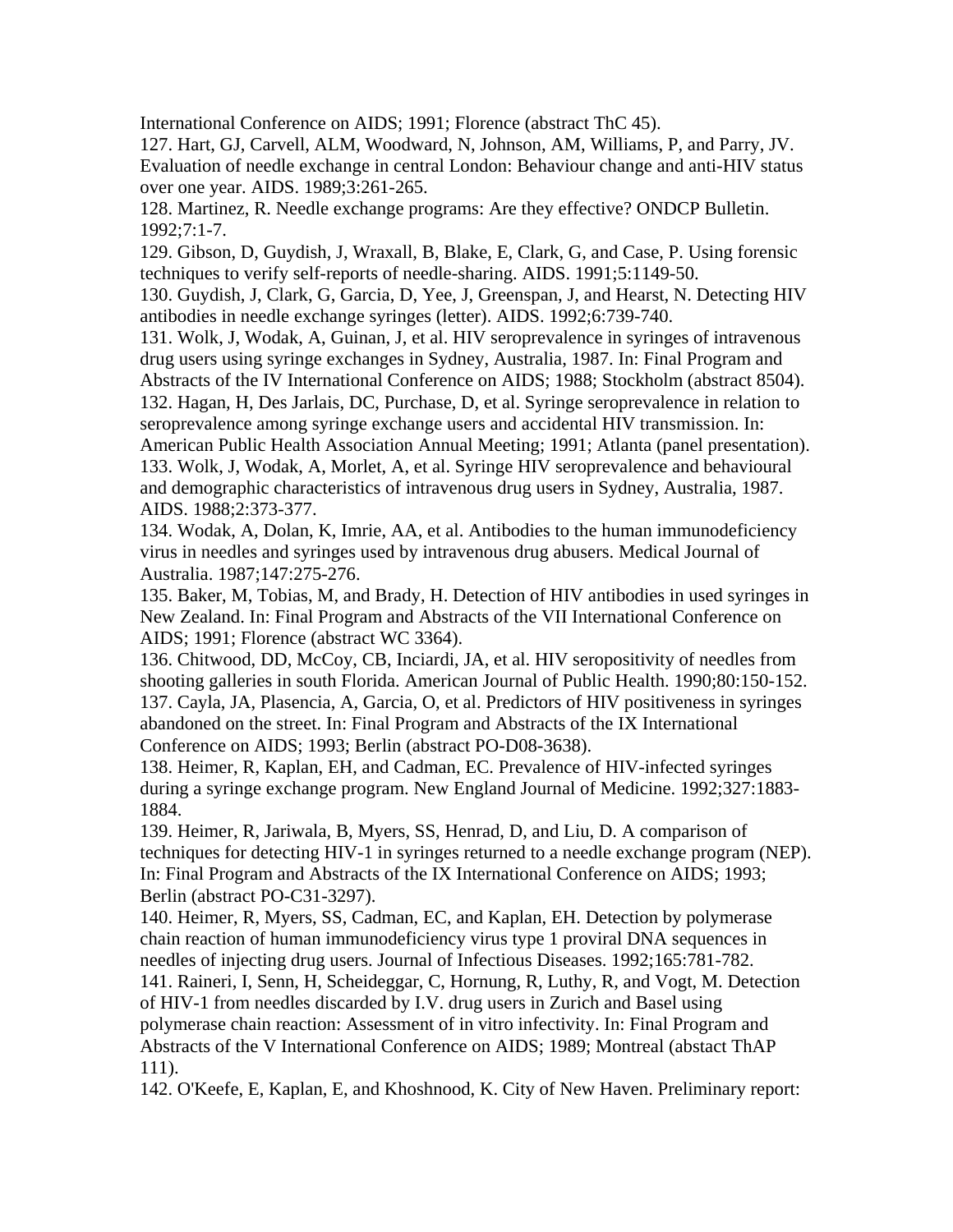City of New Haven needle exchange program. July 31, 1991.

143. Kaplan, EH. Evaluating needle-exchange programs via syringe tracking and testing (STT). AIDS and Public Policy Journal. 1991;6:109-115.

144. Myers, S, Heimer, R, Liu, D, and Henrad, D. HIV DNA and antibodies in syringes from injecting drug users: A comparison of detection techniques. AIDS. 1993;7:925-931. 145. Khoshnood, K, and Heimer, R. Detection of hepatitis B virus (HBV) DNA in syringes of injecting drug users in the city of New Haven's needle exchange program (NEP). In: Final Program and Abstracts of the IX International Conference on AIDS; 1993; Berlin (abstract PO-C15-2960).

146. Garcia, D, Clark, G, Guydish, J, and Young, M. Visual inspection of needle exchange syringes. In: American Public Health Association Annual Meeting; 1992; Washington, DC (presentation).

147. Kaplan, EH, and O'Keefe, E. Let the needles do the talking! Evaluating the New Haven needle exchange. Interfaces. 1993;23:7-26.

148. Beebe, G. They break the law to stop HIV. Santa Cruz Sentinel. March 2, 1992.

149. John Watters (interview). San Francisco, CA, June 5, 1992.

150. Wenger, L, Moore, L, Hasbrouck, L, Case, P, Clark, G, and Garcia, D. Ethnography of the San Francisco needle exchange. In: Final Program and Abstracts of the VI International Conerence on AIDS; 1990; San Francisco (abstract 4027).

151. Anon. Needle exchange: Balancing AIDS prevention and drug treatment. In: The Harvard AIDS Institute Forum; 1992; Cambridge (panel presentation).

152. Hart, G, Carvell, A, Woodward, N, Johnson, A, Parry, J, and Adler, M. Needle exchange in central London: One year follow up. In: Final Program and Abstracts of the V International Conference on AIDS; 1989; Montreal (abstract TAO 9).

153. Taylor, F. Decline in hepatitis B cases. American Journal of Public Health. 1991;81:221-222.

154. Hagan, H, Reid, T, Des Jarlais, D, Purchase, D, Friedman, SR, and Bell, TA. The incidence of HBV infection and syringe exchange programs. Journal of the American Medical Association. 1991;266:1646-1647.

155. Newcombe, R. The First Conference of European Cities at the Centre of Illegal Trade in Drugs. Drug use and drug policy in Merseyside. November, 1990.

156. Des Jarlais, DC, Goldberg, D, Tunving, K, Wodak, A, Hagan, H, and Friedman, SR. Characteristics of prevented HIV epidemics. In: Final Program and Abstracts of the IX International Conference on AIDS; 1993; Berlin (WS-C15-6).

157. Ljungberg, B, and Christensson, B. Still no HIV epidemic among local drug users at four year follow-up of the first Swedish syringe exchange program. In: Final Program and Abstracts of the VII International Conference on AIDS; 1991; Florence (abstract WC 3290).

158. Coutinho, RA. Epidemiology and prevention of AIDS among intravenous drug users. Journal of Acquired Immune Deficiency Syndromes. 1990;3:413-416.

159. Goldberg, D, Watson, H, Stuart, F, Millar, M, Gruer, L, and Follett, E. Pharmacy supply of needles and syringes-the effect on spread of HIV in intravenous drug misusers. In: Final Program and Abstracts of the IV International Conference on AIDS; 1988; Stockholm (abstract 8521).

160. Anon. Government Statistical Service. Statistics of drug addicts notified to the home office, United Kingdom, 1991. March 19, 1992.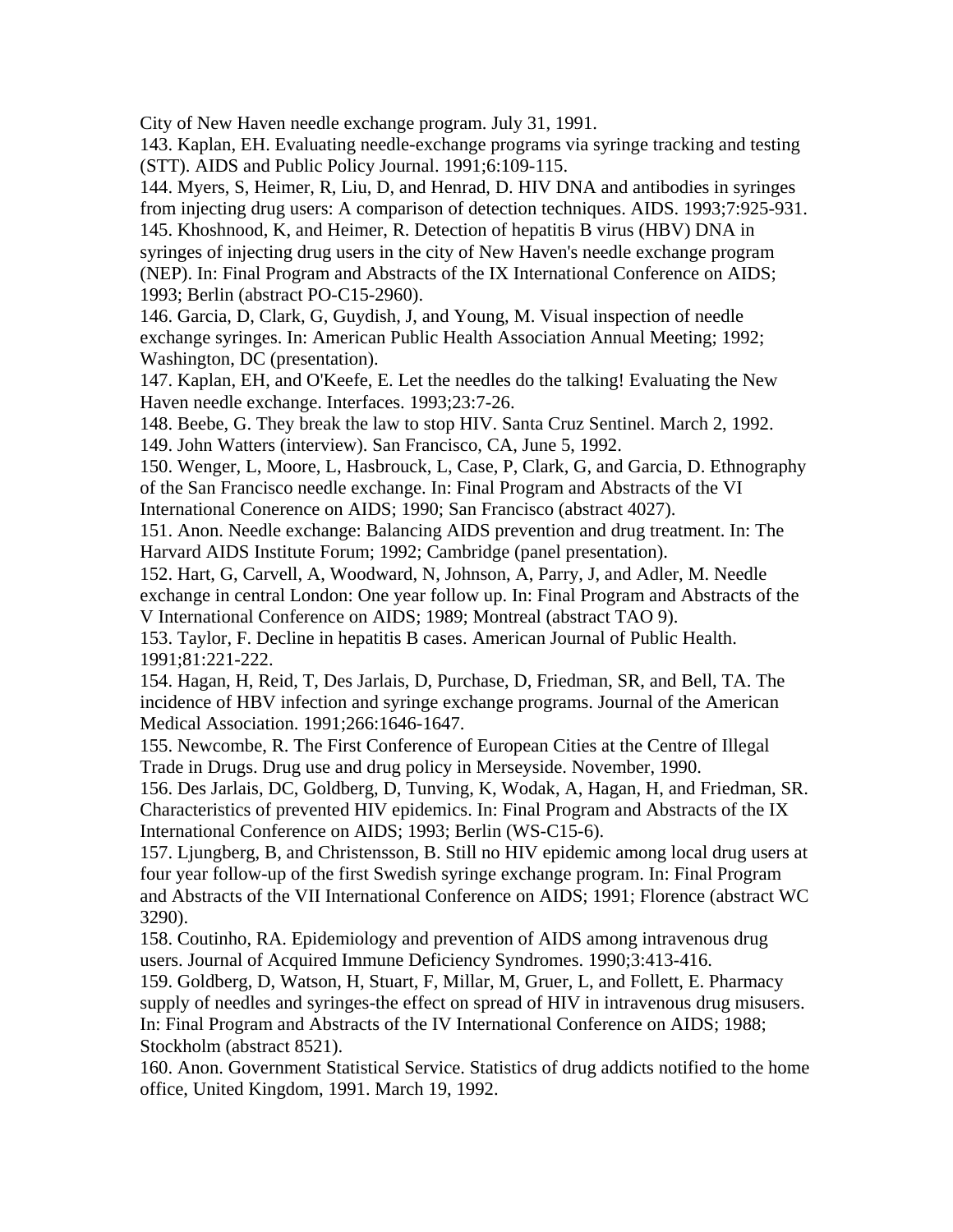161. Anon. Public Health Laboratory Service AIDS Centre. AIDS/HIV quarterly surveillance tables no. 14. March, 1992.

162. Hart, GJ, Woodward, N, Johnson, AM, Tighe, J, Parry, JV, and Adler, MW. Prevalence of HIV, hepatitis B and associated risk behaviours in clients of a needleexchange in central London. AIDS. 1991;5:543-547.

163. Hankins, C, Gendron, S, Rouah, F, and Lepine, D. Rising prevalence? Declining incidence? Monreal's needle exchange: A successful verdict or is the jury still out? In: Final Program and Abstracts of the IX International Conference on AIDS; 1993; Berlin (abstract PO-C24-3182).

164. Fuchs, W, Hornung, R, Alvo, K, et al. AIDS-prevention in the intravenous drug using street scene of Zurich-possibilities and obstacles: Two years of a pilot project. In: Final Program and Abstracts of the VII International Conference on AIDS; 1991; Florence (abstract WC 3305).

165. Hornung, R, Alvo, K, Fuchs, W, and Grob, P. Life-style oriented AIDS-prevention and health promotion in the drug subculture. In: 5th European Health Psychology Society Conference; 1991; Lausanne (presentation).

166. Van Ameijden, EJ, Van den Hoek, JA, Van Haastrecht, HJ, and Coutinho, RA. The harm reduction approach and risk factors for HIV seroconversion in injecting drug users, Amsterdam. American Journal of Epidemiology. 1992;136:236-43.